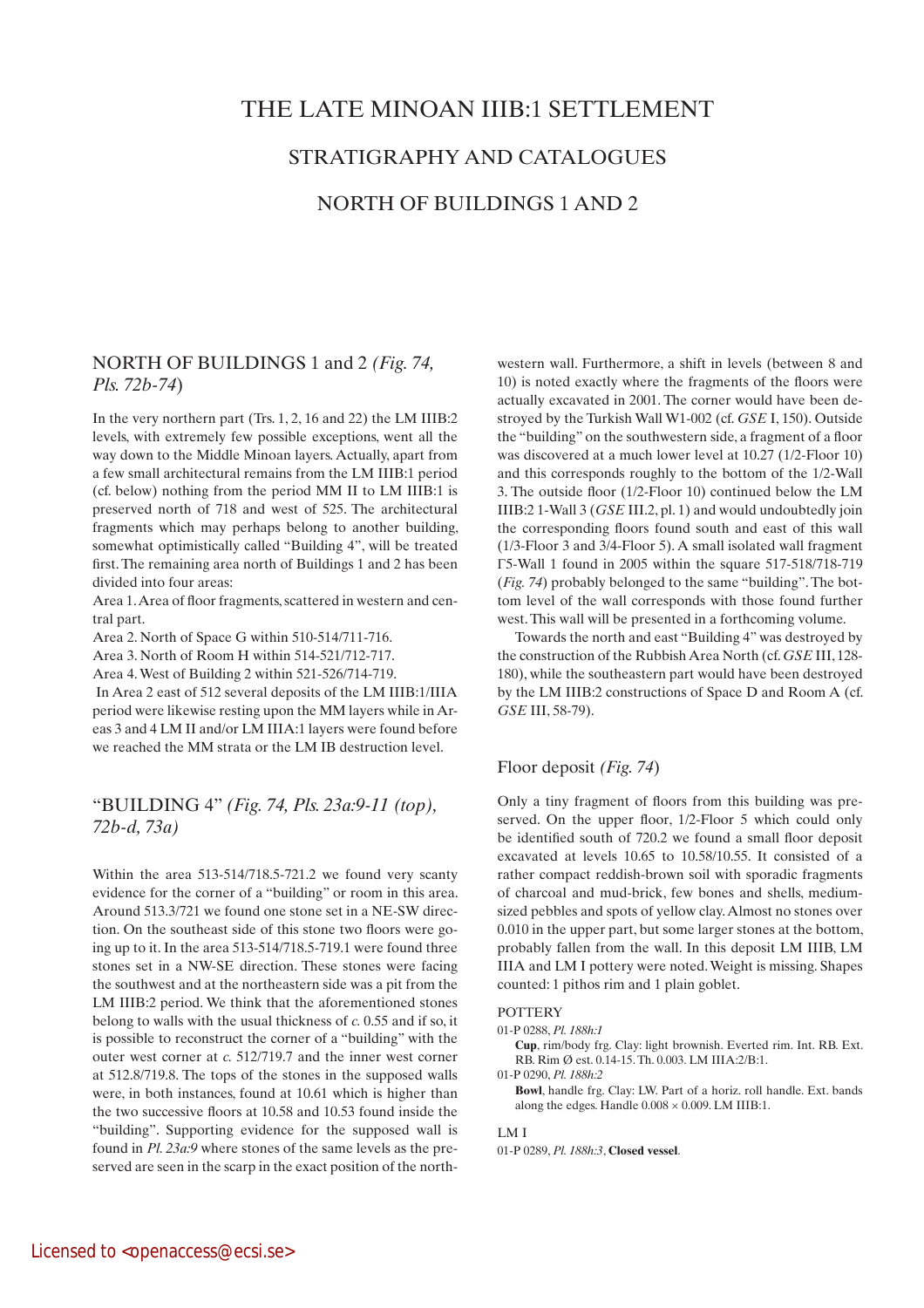**BONES** A single bone from caprid.

# In 1/2-Floor 5 *(Fig. 74, Pl. 72c)*

The actual floor was 0.02-5 thick and excavated at levels 10.58/10.55 to 10.53. It consisted of a rather compact, reddishbrown soil, with large pieces of charcoal up to 0.01, and minor fragments of mud-bricks, medium-sized pebbles, almost no stones. The underlying floor was used as floor-packing. In the floor only MM and LM I pottery was noted (nothing inventoried). 0.205 kg of pottery was collected: all undecorated and all kept. No shapes to be counted.

# SMALL FINDS

01-M 011, *Pl. 252e:2*, 513.64/719.74 [507]

 **Bronze wire**. Green, corroded, bent with rounded section. L. 0.024. Th. 0.002.

01-FR 008, *Pl. 252e:1*, from soil [508]

 **Painted plaster**, three frgs. Light, slightly gritted lime plaster. Black spots from burning. Smooth, but worn surface with remains of light brown pigment. Mpd 0.01-02. Th. 0.007. LM I.

# Above 1/2-Floor 4

Above the lower floor of "Building 4" in the northern part, north of 720.2, two small deposits were found which were of a slightly different texture. The northernmost deposit, excavated at levels 10.81 to 10.53, contained a compact, reddish-brown soil with small bits of charcoal, some larger stones up to 0.12, but not so many pebbles. Very few bones and shells, frequent fragments of mud-bricks and spots of yellow clay were found. The southernmost deposit, excavated at levels 10.74 to 10.55, contained a loose reddish-brown soil with medium-sized pebbles and no stones. Sporadic fragments of charcoal, and spots of yellow clay were found, but almost no sherds or fragments of mud-bricks. In both deposits  $LM I(A)$  and MM pottery were noted. 0.930 kg of pottery was collected: 1% decorated, 100% kept and 3.0% inventoried. No shapes to be counted.

# **POTTERY**

MM III/LM IA 01-P 0339, **Plate**; 01-P 0340, **Open vessel**.

BONES Two identified bones from *Sus* and caprid.

# In 1/2-Floor 4 *(Fig. 74, Pl. 72d)*

The lower floor in "Building 4" was 0.02 thick and excavated at levels from 10.55/10.53 to 10.53/10.51. It consisted of a compact, light reddish-brown soil, with some pieces of charcoal and a few stones, some pebbles, spots of yellow clay some up to 0.15 and small fragments of mud-bricks. In the floor only MM and LM I pottery were noted 0.560 kg of pottery was collected: 1% decorated, 100% kept and 5.0% inventoried. Shapes counted: 1 conical cup and 1 plain cup.

# MM III/LM I

01-P 0478, **Open vessel**; 01-P 0479, **Cup**.

*Comments*: Even though the floor and the deposits above contained nothing later than LM I it must be dated LM IIIB since pottery of this date was found in the levelling deposit sealed below the floor.

# Levelling deposit

Below the lower floor we came upon a *c*. 0.25 thick layer which was found on top of the MM deposits. It was excavated at levels from 10.53/10.51 to 10.23/10.29 and it consisted of a rather compact reddish-brown sandy soil with light brown spots and frequent inclusions of small pieces of charcoal. Medium pebbles and medium stones up to 0.15-20, sporadic stones above 0.20. The colour of the layer is slightly lighter in the southern part. The soil becomes softer going downwards. No spots of yellow clay, no fragments of mud-bricks and only a few bones. The pottery in this deposit was mainly EM III/MM I, but it also contained some sherds of LM I and LM IIIB. 9.325 kg of pottery were collected: 18% decorated, 100% kept and 1.1% inventoried. Shapes counted: 1 egg-cup, 1 plain cup, 1 plain ladle.

### **POTTERY**

01-P 0503, *Pl. 188h:6*

 **Cup**, body frg. Clay: LW. Ext. zigzag with multiple arcs. Th. 0.002. LM IIIB:1.

01-P 0504, *Pl. 188h:7*

 **Cup**, rim frg. Clay: LW. Everted rim. Int. broad RB. Ext. irregular broad RB in reddish-brown paint and hanging semicircles from rim in greyish-blue paint. Rim Ø est. 0.13-14. Th. 0.002-3. LM IIIA:2/B:1. 01-P 0505, *Pl. 188h:5*

 **Amphora**, rim/neck frg. Clay: dark greyish-brown with dark reddish core. Everted, rounded rim. Ext. RB, a band on neck and a neck band. Rim Ø est. 0.09. Th. 0.007-9. LM IIIA:2/B:1.

01-P 0565, *Pl. 107, 188h:4*

 **Storage jar**, rim/body frg. Clay: red with light greyish core. Creamish-white slip and black paint. Globular body incurving towards the short, rounded rim. Int. RB. Ext. RB and five parallel slightly diagonal bands on upper body. Rim Ø est. 0.36 (int.). Th. 0.022-24. LM IIIA:2/B:1.

01-P 0566, *Pl. 188h:8*

**Juglet**, body frg. Clay: LW. Upper body with beg. of an oval handle. Ext. a band around handle attachment, part of a flower? and a body band pres. Handle 0.006 × 0.008. Th. 0.003. LM IIIA:2/B:1.

LM I

```
01-P 0568, Cup.
```
MM

01-P 0567, **Cup**.

## OBSIDIAN

01-OB 047, **Flake of core's shaping**, 513.58/720.88/10.48 [509]; 01-OB 048, **Blade**, 513.58/719.68/10.44 [510]; 01-OB 049, **Flake of core's shaping**, 513.58/719.76/10.24 [511]; 01-OB 050, **Flake of cores's reduction**, 513.50/720.10/10.26 [512]; 01-OB 051, **Debris or waste by-product of core reduction**, from soil [513]; 01-OB 057, **Bladelet**, 513.46/719.36/10.13 [514]; 01-OB 058, **Rejuvenation flake**, 513.46/719.44/10.06 [515]; 01-OB 060, **Chip of core's shaping**, from soil [516].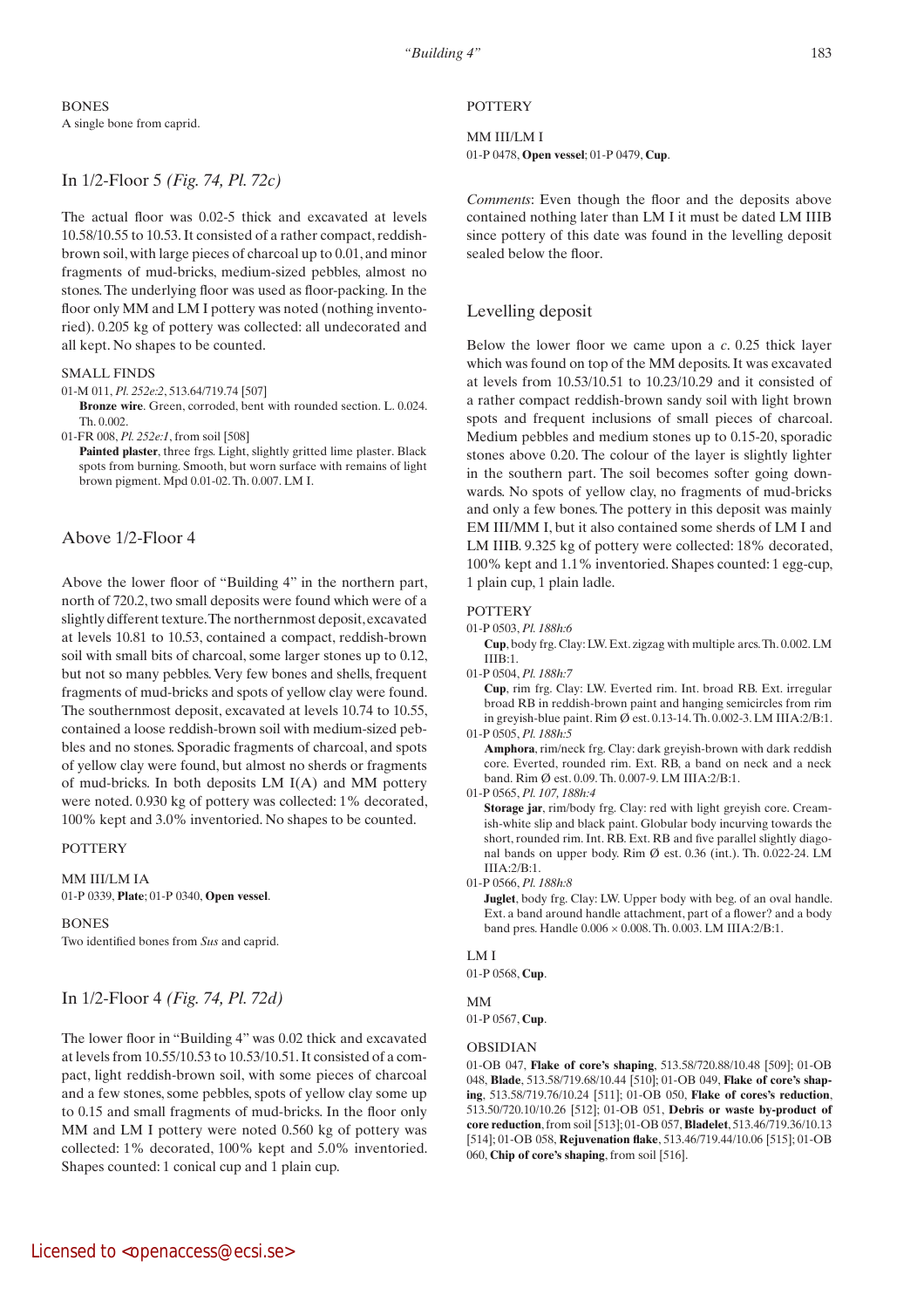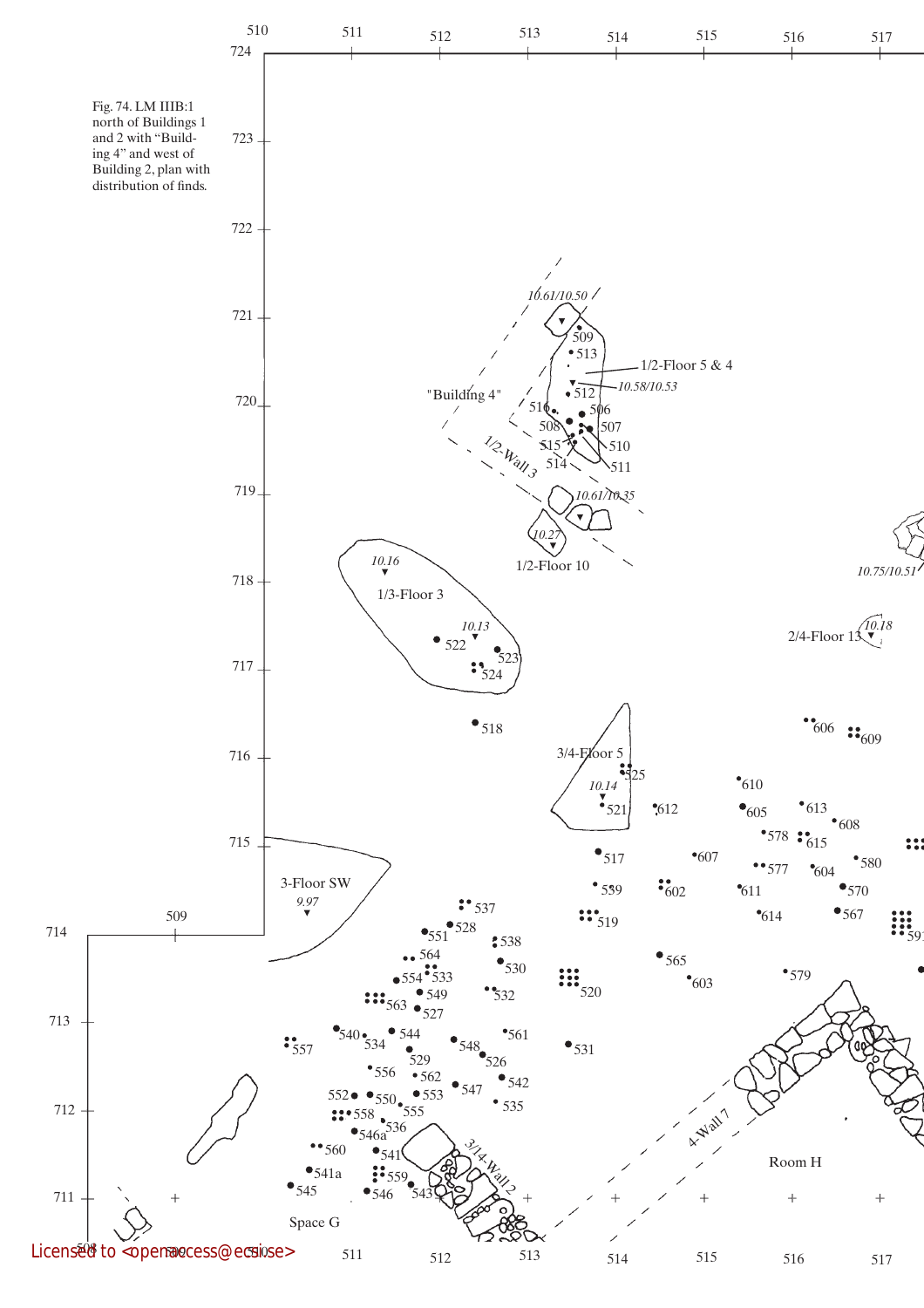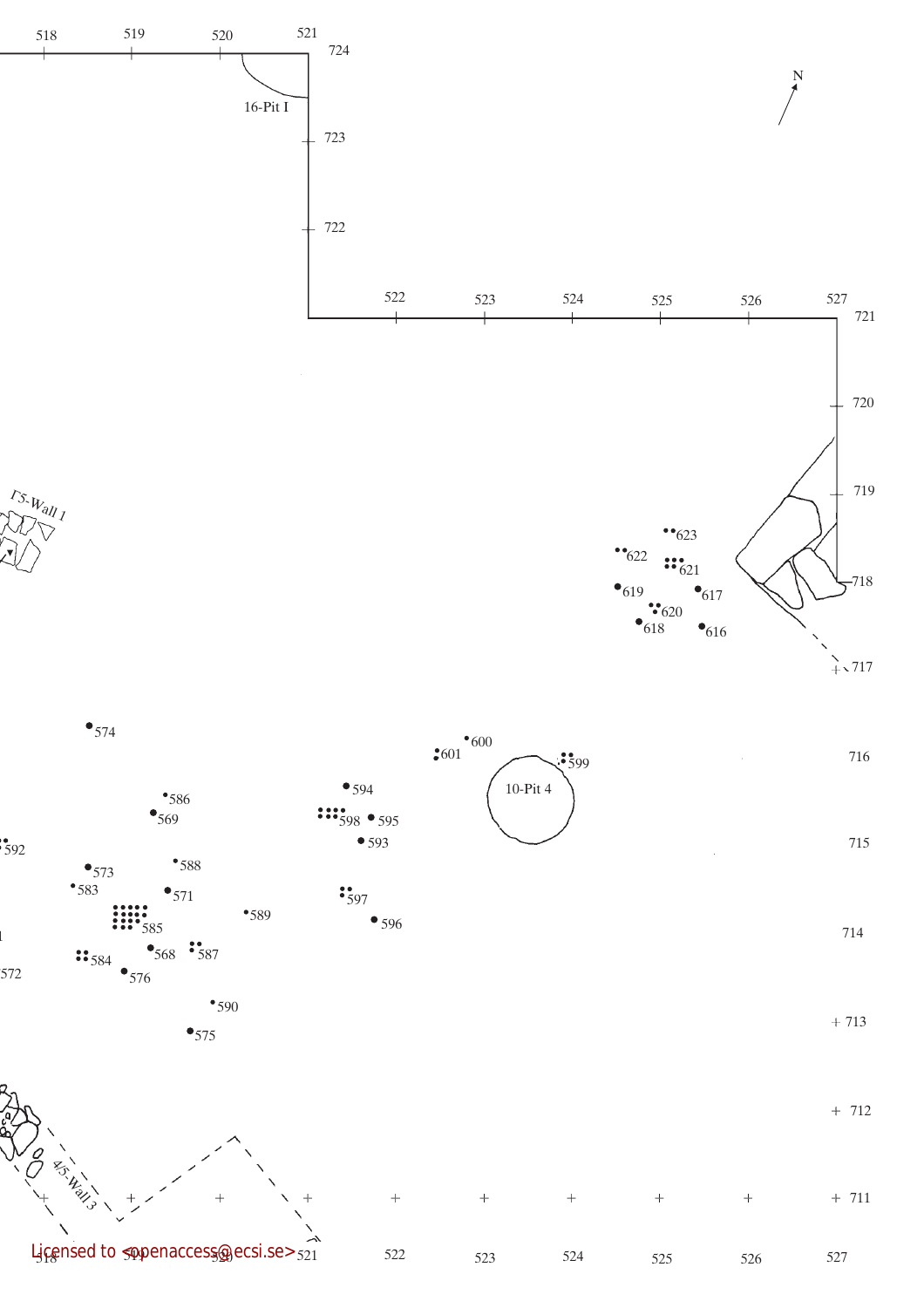## **BONES**

Few bones from adult *Ovis*, *Sus* and *Bos* and a single bone from caprid.

*Comments*: This deposit is probably the same as that found further south below 1/2-Floor 10 and perhaps north of Room H (see below p. 187).

# AREA 1. AREA OF FLOOR FRAGMENTS *(Fig. 74, Pl. 73a-c)*

Within the area 510-514/714-719 four fragments of beaten earth floors were found (3-Floor SW, 1/3-Floor 3, 1/2-Floor 10 and 3/4-Floor 5). If they are, indeed from the same floor it was sloping towards the southwest from 10.27 to 9.97. In the central part the floor was dug through by the large Geometric pit found in the former Courtyard F (see *GSE* I, 220- 228), while the eastern part was cut by LM IIIB:2 wall 3-Wall 3 of Courtyard F (see *GSE* III, 83). One further small floor fragment (2/4-Floor 13) was discovered around 517/717.5 at 10.18. In the following these floor fragments will be treated together.

# Deposits above the floors *(Fig. 74*)

A few small deposits were stratigraphically younger than the floors. The soil in these deposits are described as red claylike; brown-reddish, hard-packed without pebbles; brown, soft with some small pieces of charcoal. All deposits contained LM IIIB and LM IIIA pottery. 4.400 kg of pottery were collected: 10% decorated, 78% kept and 1.0% inventoried. Shapes noted (1970): decorated and undecorated jugs, decorated and undecorated cups and bowls.

# **POTTERY**

78-P 0150 (+71-P 1220), *Pls. 92, 189a:1*

 **Cup**, rim/body frgs. Clay: LW. Everted rim, part of a vertical, strap handle. Int. RB and a band close to base. Ext. RB, foliate band, four body bands and band along edges of handle. Rim Ø est. 0.14. Handle  $0.005 \times 0.023$ . Th.  $0.003$ . LM IIIA:2/B:1.

78-P 0151, *Pl. 189a:2*

 **Amphoroid krater**, neck/body frgs. Clay: light brown. Int. broad RB. Ext. neck band, diagonal and curved bands, some with wavy border (octopus?). Neck Ø est. 0.27. Th. 0.005-10. LM IIIB:1.

## LM I

78-P 0152, **Open vessel**.

### Outside join

78-P 0150 to 71-P 1220, Room H, above floor, p. 96.

# SMALL FINDS

78-M 006, *Pl. 252d:2*, at level 10.13 [517]

**Bronze**, frg. Light green corrosion. Of a globular shape with slightly concave sides. On one side a fracture, which is probably remains of a pin or the like. Object is probably a knob of a pin. Ø 0.009. 70-S 522, *Pl. 252d:1*, Gq/514 [518]

**Steatite**, frg. Dark brownish-red. Roughly rectangular shape. L 0.019. W 0.014. Th. 0.003.

78-S 028 (former 78-OB 036a) [519a]

**Flint**, flake of core's shaping. L 0.023. W 0.034. Th. 0.006.

## OBSIDIAN

78-OB 036b, **Blade** [519]; 78-OB 036c, **Bladelet** [519]; 78-OB 036d, **Debris or waste by-product of core reduction** [519]; 78-OB 036e, **Chip of core's reduction** [519]; 78-OB 040a, **Flake of core's shaping** [520]; 78- OB 040b, **Chip of core's reduction** [520]; 78-OB 040c, **Blade** [520]; 78- OB 040d, **Chip of core's reduction** [520]; 78-OB 040e, **Chip of core's reduction** [520]; 78-OB 040f, **Bladelet** [520]; 78-OB 040g, **Chip of core's reduction** [520]; 78-OB 040h, **Blade** [520]; 78-OB 040i, **Chip of core's reduction** [520].

# On the floors *(Fig. 74, Pl. 73a-c*)

The soil above the floors are described as (1/3 Floor 3, *Pl. 73c*): reddish-brown yellowish, very soft with occasional pieces of lime, small pieces of charcoal and small stones; (3/4-Floor 5, *Pl. 73b*): light brown, hard-packed with pieces of charcoal and plaster; 3-Floor SW: red earth. Above 1/2-Floor 10 (*Pl. 73a*) a thin deposit was excavated at levels 10.29 to 10.27. It consisted of a rather compact yellowish-brown soil, with bits of charcoal and few stones of smaller size. In three deposits LM IIIA was noted and possibly some LM IIIB pottery, while above 1/2-Floor 10 LM I and very little LM III were noted. 1.575 kg of pottery was collected: 12% decorated, 84% kept and 3.5% inventoried. Shapes were not counted.

# **POTTERY**

78-P 0191, outside j.

80-P 0071, outside j.

01-P 0545, *Pl. 189b:5*

 **Footed cup**, one-handled, rim/body frg. Clay: light brownish. Plain ware. Straight rim. Rim Ø est 0.11. Th. 0.004. LM IIIB:1.

# MM

78-P 0192, **Open vessel**.

Outside joins 78-P 0191 to 80-P 0793, Layer with stones, p. 35. 80-P 0071 to 80-P 0072, below, in the floors, p. 186.

# OBSIDIAN

78-OB 043, **Blade** [521].

# In the floors *(Fig. 74*)

All floor fragments, 1/3-Floor 3 (*Pl. 73c*), 3/4-Floor 5 (*Pl. 73b*), 3-Floor SW and 1/2-Floor 10 *(Pl. 73a*), were excavated separately. The floors consisted of reddish-brown, hard-packed clay with small pieces of charcoal, small pebbles, mud-brick pieces and many sherds. 1/2-Floor 10 was 0.08 thick and it consisted of a compact, light reddish-brown soil with bits of charcoal, sporadic sherds, a single fragment of mud-brick, medium-sized pebbles and a few stones up to 0.09. In all floors LM IIIA and LM IIIB were noted and a few earlier pieces. The inventoried sherds are from 1/3-Floor 3 and 1/2-Floor 10. 2.875 kg of pottery were collected: 10% decorated, 83% kept and 3.9% inventoried. Shapes were not counted.

### **POTTERY**

#### 80-P 0072 (+80-P 0071), *Pls. 91, 189b:1*

 **Cup**, rim/body frgs. Clay: LW. Slightly marked rim, flat base, scar from a vertical strap handle. Int. RB and three bands around base. Ext. RB, fringed concentric semicircles and shells, three body bands,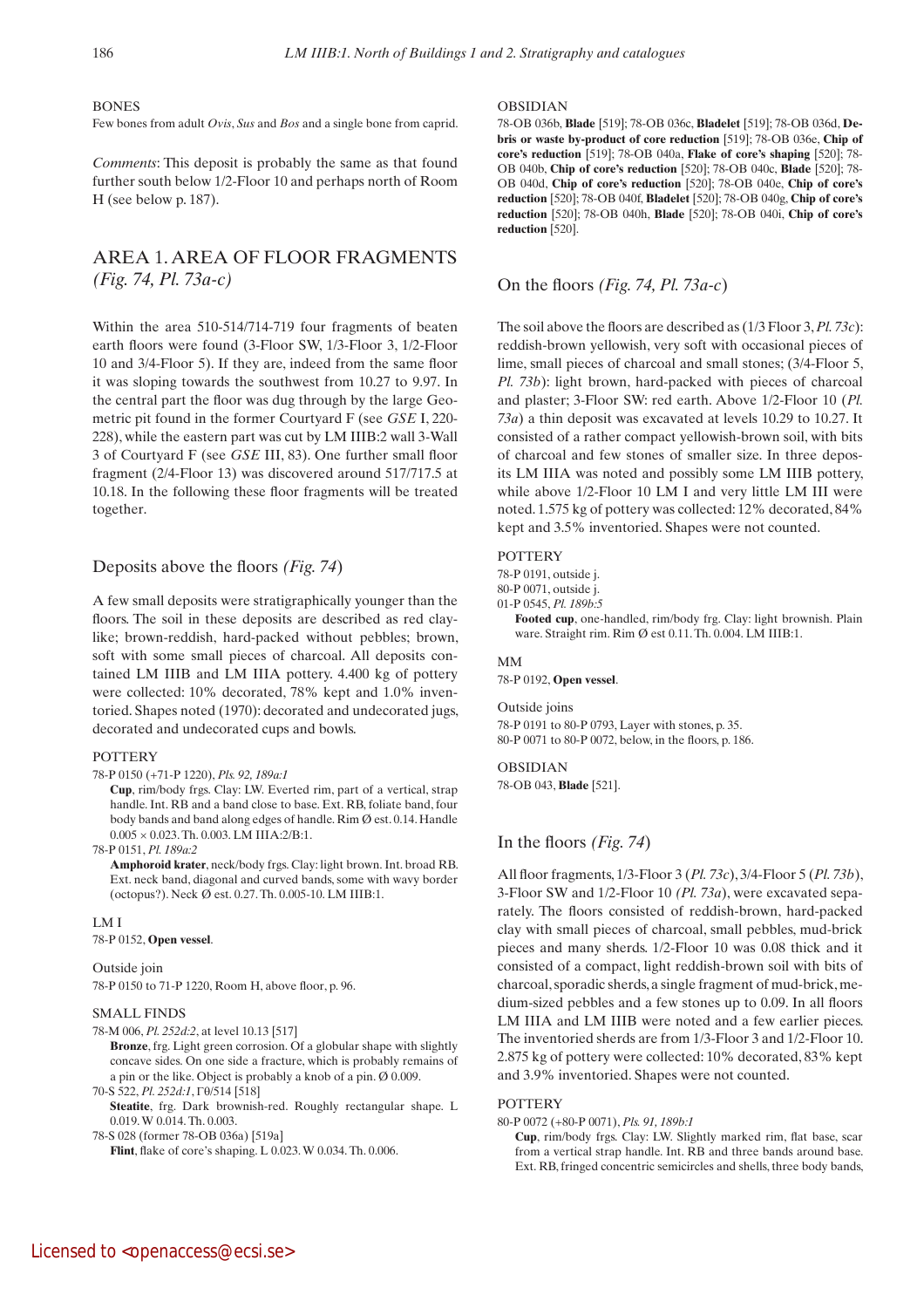a base band and a band above. Rim Ø est. 0.132. Base Ø est. 0.048. Th. 0.003-5. LM IIIB:1.

80-P 0073, *Pl. 189b:3*

**Kylix**, foot frg. Clay: red. Ext. a band at edge. Foot  $\emptyset$  est. 0.08. LM IIIB:1.

80-P 0074, *Pl. 189b:2*

 **Bowl**, base frg. Clay: LW. Raised base. Int. a band around base. Ext. base band. Base Ø est. 0.05. Th. 0.005. LM IIIB:1.

80-P 1541, *Pls. 213, 215c:10*

 **Pithos**, rim frg. Gravel-tempered fabric. Small, flat rectangular rim, flat on top. Horiz. plain moulding below rim (5). Th. 0.023. W of rfb 0.017. Est. rim Ø 0.34. MpL 0.098. Sec. burnt on int. face. LM III.

80-P 1542, *Pl. 215d:10*

Pithos, body frg. Gravel-tempered fabric. Rfb with broad curvedoblique impressions (2D). Th. 0.023. W of rfb 0.042. MpL 0.080. Sec. burnt on the ext. face. LM III.

80-P 1543, *Pl. 214d:9*

Pithos, body frg. Sand-tempered fabric variant A. Rfb with one row (preserved) of small wet finger impressions. The "Barbotine" look (4). Th. 0.014. W of rfb 0.021. MpL 0.065. Sec. burnt on both faces. Late MM-LM I/II.

01-P 0571, *Pl. 189b:4*

Goblet, small, lower bowl frg. Clay: light reddish. Plain ware. Scar from a hollowed stem. Th. 0.005. LM IIIA:2.

LM I

78-P 0147, **Open vessel**.

Outside join

80-P 0072 to 80-P 0071, above, on the floors, p. 186.

### SMALL FINDS

80-MISC 002, *Pl. 252f:2* (see below, Shells) [522] 80-MISC 003, *Pl. 252f:1* (see below, Shells) [523]

#### OBSIDIAN

80-OB 104, **Burin spall** [524]; 80-OB 105, **Chip of core's shaping** [524]; 80-OB 106, **Flake of core's shaping** [524].

#### BONES

A single bone from adult *Bos*.

### **SHELLS**

2 *Pinna* – frg., 0.043 × 0.016 (80-MISC 002); frg., 0.028 × 0.022 (80-MISC 003).

# 2/4-Floor 13 *(Fig. 74*)

One more tiny floor fragment was discovered within 516.8- 517/717.3-717.6. The level of the floor at 10.18 seems to indicate that it belongs with the other scattered floor fragments in the area north of the buildings rather than within "Building 4". The floor was constructed upon a LM IIIA:2 dump and was covered by the same layer that covered the dump (cf. below p. 190). The floor was 0.02-5 thick and excavated at levels from 10.18 to 10.16. It was a beaten earth floor which consisted of hard brown soil with bits of charcoal and pottery. No floor-packing. Only few sherds dated LM IIIA/B:1. 0.160 kg of pottery was collected: 13% decorated, 100% kept and 9.1% inventoried. No shapes to be counted.

# **POTTERY**

01-P 0782, *Pl. 189c:6*

 **Closed vessel**, body frg. Clay: light creamish-brown. Upper body frg. with beg. of a vertical, roll handle. Ext. a broad band around handle and bars on handle. Handle  $0.017 \times 0.016$ . Th.  $0.005$ . LM IIIA:2/B:1.

# Below the floors *(Fig. 74*)

Only two deposits of the period were stratified below the floors. One was 3/4-Pit A, situated below 3/4-Floor 5 within the square 513.7-514.3/715.5-716 at levels 10.05/10.11 to 9.96. The soil in the pit was dark brown loose with stones, pieces of charcoal and pieces of plaster. The pottery was mainly LM IIIA with a few earlier pieces. The other was found below 1/2-Floor 10 where a levelling deposit was excavated at levels 10.19 to 10.11. It consisted of a rather compact, reddishbrown soil with bits of charcoal and sherds, few fragments of mud-bricks, a few pebbles but almost no stones. The soil is very pure. The deposits contained LM IIIB, LM IIIA and few MM. 3.720 kg of pottery were collected: 8% decorated, 92% kept and 2.3% inventoried. Shapes counted (2001): 2 conical cups and 1 plain ladle.

# **POTTERY**

78-P 0121, *Pl. 189c:5*

 **Tripod cooking pot**, leg. Clay: red. Coarse fabric. Leg oval in section Ø 0.025 × 0.036. Burnt. LM IIIA:2/B:1.

- 78-P 0122, outside j.
- 78-P 0123, *Pl. 189c:2*

 **Amphora**, oval-mouthed, rim/neck frg. Clay: red. Beg. of one oval handle from rim. Int. and ext. monochrome dull red. Handle 0.020  $\times$ 0.030. Th. 0.007-8. LM IIIA:2/B:1.

78-P 0124, *Pls. 93, 189c:1*

 **Cup**, shallow, rim frg. Clay: cream. Slightly everted rim. Int. monochrome. Ext. RB, multiple semicircles and two thin body bands. Rim Ø est. 0.10. Th. 0.003. LM IIIA:2/B:1.

- 01-P 0569, *Pl. 189c:3*
- **Kylix**, foot frg. Clay: LW. Ext. two bands. Th. 0.005-6. LM IIIA:2/B:1. 01-P 0570, *Pl. 189c:4*
- **Bowl**, body frg. Clay: light brownish. Ext. hatched lozenge framed by two wavy bands. One body band pres. Th. 0.003. LM IIIB:1.

### Outside join

78-P 0122 to 78-P 0298, LM IIIA:1, Vol. V.

### OBSIDIAN

78-OB 042a, **Blade** [525]; 78-OB 042b, **Flake of core's reduction** [525]; 78-OB 042c, **Chip of core's reduction** [525].

*Comments*: The area of these floor fragments is so disturbed that it is not possible to determine their function, although it would be tempting to see them as an open space between Building 1 and "Building 4". If so, it is unusual, in that outside spaces as a rule have many floor levels, cf., for example, the Courtyard.

# AREA 2. NORTH OF SPACE G

In the whole area between Space G and 3/4-Floor 5 (*Fig. 74*) several deposits were excavated from levels immediately below that of the LM IIIB:2 floors and down to the MM layers at 10.01/9.63. From the soil descriptions it is obvious that very different soils were involved, although two layers were excavated in the larger part of the area. The two layers of the 1970 excavation, however, appeared in Scarp 3/14 (1978) to be one deposit excavated at levels from 10.12 to 9.66. Here the two layers of the 1970 excavation are kept separate.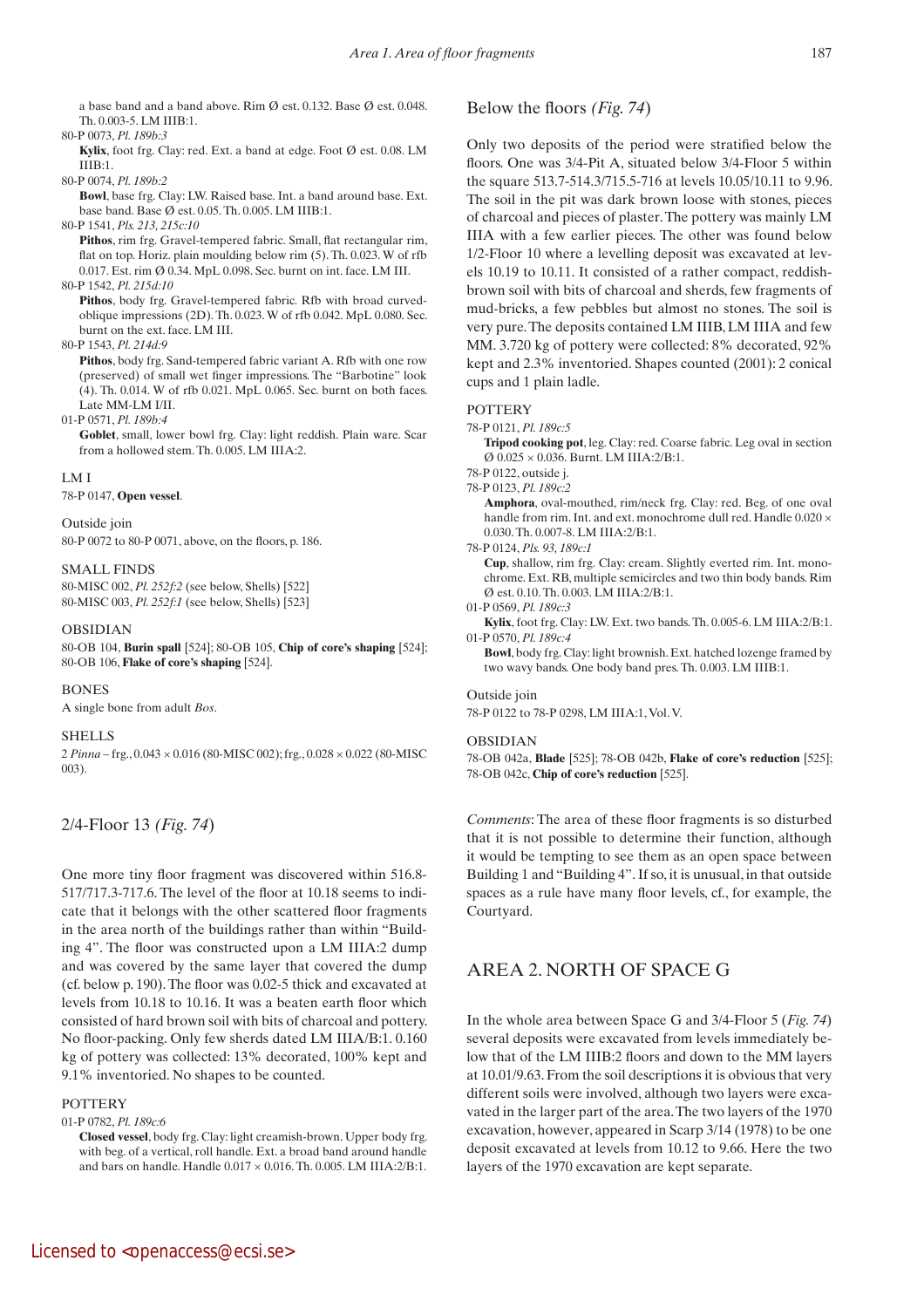# Upper layer *(Fig. 74*)

The upper layer at levels *c*. 10.12 to *c*. 9.94 and in 3/14 to *c*. 9.66 consisted of various shades of brownish earth in which the pottery contained MM and LM I sherds but also pieces of LM IIIA and LM IIIB:1 date. 16.750 kg of pottery were collected (only 1978): 7% decorated, 64% kept and 1.3% inventoried. Shapes noted (1970): decorated and undecorated kylix, amphora, decorated jug, decorated cup/bowl, krater and rhyton.

# **POTTERY**

- 70-P 0213 (+78-P 0079/70-P 0071), *Pls. 110, 189d:7*
- **Rhyton**, conical, body frg. Clay: light brown. Ext. a body band, foliate band on either side of a vertical broad band framed by two thinner. Body Ø 0.08-0.068. Th. 0.005. Burnt. LM IIIA:2/B:1.
- 70-P 0240/0241, *Pls. 91, 189d:2*

 **Cup**, rim/body frgs. Clay: light brown with grey core. High, flaring rim. Int. RB. Ext. a broad irregular band below rim. Rim Ø est. 0.09. Th. 0.002-3. LM IIIA:1.

70-P 0242, *Pls. 93, 189d:1*

 **Cup**, shallow, rim/body frg. Clay: LW. Everted rim. Int. RB. Ext. RB with hanging filled semicircles and a body band. Rim Ø est. 0.13. Th. 0.003-4. LM IIIA:2/B:1.

70-P 0243, *Pl. 189d:4*

 **Amphoroid krater**, rim frg. Clay: light brown to light red. Everted rim, flat on top. Int. and ext. broad RB. Filled semicircles on top of rim. Rim Ø est. 0.28. Th. 0.003-8. KNO. LM IIIA:2/B:1.

70-P 0244, *Pl. 189d:6*

 **Cup**, base/body frg. Clay: light reddish-brown. Flat base. Int. monochrome. Ext. four body bands and a base band. Base Ø est. 0.04. Th. 0.005. LM IIIA:2/B:1.

70-P 0489, *Pl. 189d:5*

 **Tankard**, body frg. Clay: light brown. Ext. chessboard pattern and two body bands. Th. 0.006-9. LM IIIB:1.

70-P 0490, *Pls. 109, 189d:8*

 **Mug**, body frg. Clay: LW. A ridge on mid-body. Ext. RB?, a row of S's and foliate on either side of a mid-body band. Upper Ø est. 0.074. Th. 0.004-5. LM IIIA:2.

- 70-P 0491, outside j.
- 70-P 0492, *Pl. 216f:2*

 **Pithos**, body frg. Porous fabric. Thick creamy-brown slip on the ext. face. Horiz. thick and narrow rfb with finger impressions imitating a rope (1E). Th. 0.015-18. W of rfb 0.018. MpL 0.162. Worn and slightly burnt on the ext. face. Perhaps the same vessel as 70-P 0581 (below, p. 195), 70-P 0806 (here below). EM-MM.

70-P 0777 (Mus.no. 2414), *Pls. 116, 189f*

 **Conical cup**, restored. Clay: light red. Part of rim/body restored in gypsum. Int. and ext. monochrome red to black. H 0.034. Rim Ø 0.084. Base Ø 0.028. LM IIIB:1?

70-P 0806, *Pl. 216f:5*

Pithos, body frg. Porous fabric. Creamy slip on the ext. very worn out. Horiz. (?) thick and narrow rfb with regular and deep finger impressions imitating a rope (1E). Th. 0.015-17. W of rfb 0.018. MpL 0.120. Sec. burnt on the ex. face. Worn. Perhaps the same vessel as 70-P 0492 (here above) and 70-P 0581 (below, p. 195). EM-MM.

- 70-P 1048, outside j.
- 70-P 1049, *Pl. 189d:3*

 **Kylix**, rim/body frgs. (two different vessels). Clay: light red, hard, fine. Short, rounded lip, a groove below. Int. and ext. monochrome red. a) scar from a vertical handle below rim. Rim Ø est. 0.112. b) scar from a vertical handle from rim. Rim Ø est. 0.12. Th. 0.003. Myc IMP. a) FS 269. b) FS 264. LH IIIA/B:1.

78-P 0212, *Pl. 189c:9*

 **Tripod cooking pot**, small, leg. Clay: red. Coarse fabric. Leg oval in section Ø 0.018 × 0.025. Burnt. LM IIIA:2/B:1.

78-P 0216, *Pl. 189c:7*

 **Closed vessel** (stirrup jar, medium-sized?), body frg. Clay: red with

thick light grey core. Yellow slip and black paint. Ext. flower and a body band. Th. 0.008. Palaikastro IMP. LM IIIB:1.

78-P 0249, *Pl. 189c:10*  **Closed vessel**, body frg. Clay: cream light brown. Ext. stylized

leaves? and a body band. Th. 0.007-10. LM IIIA:1/2.

78-P 0252, *Pl. 189c:8*

 **Goblet**, rim/handle frgs. Clay: cream. High, flaring rim, a vertical, strap handle. Ext. droplets on rim, handle barred. Traces of a badly pres. decoration on body. Handle  $0.005 \times 0.019$ . Th. 0.003. LM II.

#### 78-P 0545, *Pl. 216f:6*

**Pithos**, body frg. Sand-tempered fabric variant A. From small pithos. Horiz. thick rfb with rope mouldings of oblique thick tongues (7). Th. 0.011-19. W of rfb 0.022. MpL 0.115. Sec. burnt all over. Late MM-LM I/II.

### 78-P 0546, *Pl. 216f:8*

Pithos, body frg. Porous fabric. Thick creamy slip on both faces. Horiz. thick narrow rfb with rope mouldings of oblique tongues (7/7A). Th. 0.090-14. W of rfb 0.016. MpL 0.063. Worn. EM-MM.

#### LM I

70-P 0770 (Mus.no. 2380), **Lamp**; 78-P 0251, **Open vessel**: 78-P 0253 (+78-P 0348), **Open vessel**.

#### MM

70-P 0486, **Jug**; 70-P 0487, **Closed vessel**; 70-P 0488, **Lamp**?; 70-P 0704, **Open vessel**; 78-P 0213/0214 (Mus.no. 4785), **Cup**; 78-P 0215, **Open vessel**?; 78-P 0217, **Cup**; 78-P 0248, outside j.; 78-P 0250, **Open vessel**; 78-P 0254, **Cup**.

#### EM

70-P 0695, **Lid**?; 70-P 0705, **Jar**.

Outside joins

- 70-P 0213 to 78-P 0079/70-P 0071, *GSE* III, 57.
- 70-P 0491 to 71-P 0235, *GSE* III, 68.
- 84-P 0999, LM IIIA:2, Rubbish Area Southeast, 20-Pit L/AJ, p. 227. 70-P 1048 to 77-P 0888, Space G, upper floor, p. 83.
- 70-P 1132, north of Buildings 1 & 2, north of Room H, p. 191.
- 78-P 0248 to 70-P 0701, lower layer, below, p. 189.
- 78-P 0253 to 78-P 0348, Space G, the walls, p. 94.

#### SMALL FINDS

70-TC 033 (=70-P 0004), Pls. 218, 252g:1, Δβ/512 [526]

- **Figurine**, head and part of neck of a ram. Good condition. Horns and one ear broken. Light brown clay. Black dull slip, slightly worn. White, thin, dull paint. Fine execution. Applied to rim (inner) of probably a wheel-made vessel. Paint on top of head and on the curling horns. Possibly also indication of eyes. Incised nostrils and mouth? H 0.038. W 0.027. Th. 0.016.
- 70-TC 038, *Pls. 225, 252g:5* [527]

 **Potter's rubbing tool**, frg., only one end remains. Clay: hard, finegrained, brick-red with grey core. Of a flat elongated shape. Surface has traces of polishing. One of long sides is faceted with set off ridges. End of object is of a rectangular shape with slightly rounded corners and with a rather sharp edge. Surface is smoothed and grey core is partly visible. Grooves and incisions also run diagonally on surface. L 0.041. W 0.026. Th. 0.002-8. Cf. 84-TC 017 (below, p. 228) and 77-TC 034 (*GSE* III, 103).

# 70-TC 039, *Pls. 218, 252g:4* [528]

 **Figurine**, lower part of stem. Fair condition. Buff, hard clay. Buff slip. Part of base broken off. Brown-black lustrous paint. Traces of vertical bands. The figurine is probably of the Phi B or Psi type of Mycenaean tradition. H 0.014. Base Ø 0.022.

## 70-B 003, *Pl.* 252g:3, Δβ/511 [529]

 **Burnt ivory**. Of an elongated roughly triangular shape. One of long sides is worked into a flat shape and is smoothed and polished. L 0.037. W 0.017. Th. 0.008.

70-B 002, *Pl.* 252g:2, Δα/512 [530]

**Bone**, frg. Broken off at both ends, probably intentionally since there seem traces from cutting-marks. A small piece of bronze was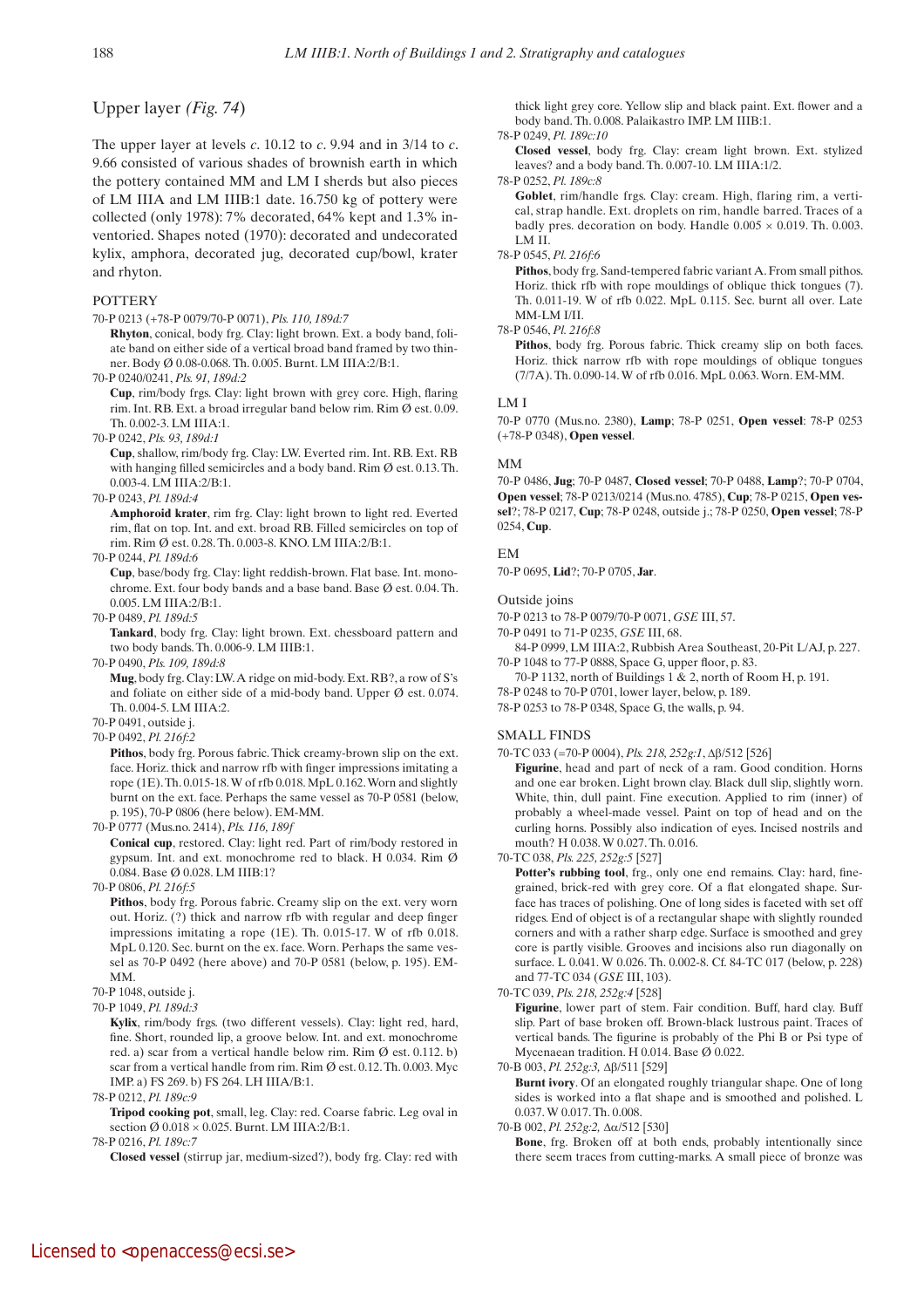attached to bone when found. Bone L 0.055. Ø 0.003-0.004. Bronze L 0.009. Th. 0.003.

78-FR 006, *Pl. 252g:6*, 513.46/712.75/9.76 [531]

 **Painted plaster**, one frg. Hard, gritted plaster. Monochrome, light blue surface. Mpd. 0.027. Th. 0.006. LM IIIB:1.

# OBSIDIAN

70-OB 163, **Rejuvenation chip**, Da/512 [532]; 70-OB 164, **Flake of core's reduction**,  $\Delta \alpha/512$  [532]; 70-OB 165, **Bladelet**,  $\Delta \alpha/511$  [533]; 70-OB 166, **Crested blade**, Δα/511 [533]; 70-OB 167, **Blade**, Δα/511 [533]; 70-OB 168, **Simple burin on blade**, *Pl. 266*, Δβ/511 [534]; 70-OB 169, **Flake of core's reduction** [535]; 70-OB 170, **Flake of core's reduction**, *Pl. 267b:4*, Dg/511 [536]; 70-OB 195, **Bladelet**, *Pls. 269c:1*, Gk/512 [537]; 70-OB 196, **Crested blade**, Gk/512 [537]; 70-OB 197, **Bladelet**, Gk/512 [537]; 70-OB 198, **Amorphous part of core**, Gk/512 [538]; 70-OB 199, **Amorphous part of core**, Da/512 [538]; 78-OB 050, **Flake of core's reduction** [539].

### **BONES**

Very few bones from adult and young *Ovis/Capra*.

# Lower layer *(Fig. 74*)

The lower layer was excavated at levels 9.94 to 9.71. Like in the preceeding layer we found various shades of brown-reddish soils, which at places were soft. The pottery was mainly MM and LM I with a few pieces of LM IIIA and LM IIIB:1. Nothing was weighed. Shapes noted in 1970: decorated cups and bowls.

### **POTTERY**

70-P 0006, *Pl. 189e:2*

 **Closed vessel**, body frg. Clay: light brown. Ext. three upper body bands and three triangles on stems. Th. 0.005. LM IIIB:1.

70-P 0788 (Mus.no. 2679), *Pls. 128, 189e:1*

**Stirrup** jar, conical-piriform, false neck/body/base frgs. Clay: buff, hard, fine. Solid false neck, conical-piriform body, torus disc base. Ext. a neck band on false neck, dot rosettes (FM 27) on upper body, thin body bands between broader, a belly zone with groups of vertical wavy lines, thin body bands between broader, further down two bands, thin bands between broader close to base which is monochrome. H pres. 0.13. Base Ø est. 0.073. Th. 0.003-4. Myc IMP. FS 167. Burnt. LH IIIB:1.

70-P 0857, outside j.

#### LM I

70-P 0522, **Lamp**; 70-P 0706, **Conical cup**.

# MM

70-P 0008, **Cup**; 70-P 0021 (Mus.no. 2409), **Cup**; 70-P 0024 (Mus.no. 2391), **Conical cup**; 70-P 0038 (Mus.no. 2403), **Cup**; 70-P 0518, **Open vessel**; 70-P 0519, **Open vessel**; 70-P 0520, **Cup**; 70-P 0521, **Open vessel**; 70-P 0523, **Jar**?; 70-P 0524, **Open vessel**; 70-P 0701 (+78-P 0248), **Jar**; 70-P 0753, **Cup**; 70-P 0775 (Mus.no. 2402), **Cup**.

# EM

70-P 0525, **Open vessel**; 70-P 0526, **Open vessel**; 70-P 0702, **Open vessel**; 70-P 0703, **Open vessel**.

#### Outside joins

70-P 0701 to 78-P 0248, upper layer, above p. 188, 70-P 0857 to 77-P 0527, Space G, pit in upper floor, p. 85. 78-P 0291, LM IIIA:1, Vol. V.

# SMALL FINDS

70-M 012, *Pl. 253a:6*, Δβ/510 [540]

 **Bronze bead**, completely pres. Green corrosion with lilac spots. Of a rounded shape. No SH visible. Ø 0.035.

70-M 026, *PL. 253a:5*, Ay/511 [541]

**Bronze**, frg., lump. Green corrosion with turquoise oxidation with red and white spots. Ø 0.013.

70-M 032, Δγ/510 [541a]

**Bronze**, temporarily misplaced.

70-TC 021, *Pls.* 226, 253b:5, Δβ/512 [542]

Spindle whorl, type 5. Completely pres., only slightly chipped. Clay: semi-fine, reddish-yellowish. Slip: reddish. SH placed slightly off central axis. SH is more worn at one end than in other end. H 0.038. Ø 0.039. Ø of SH 0.006. Weight 0.071.

70-FR 001, *Pl. 253b:7*, Δγ/511 [543]  **Painted plaster**, one frg. Hard, gritted plaster. Monochrome, light blue surface. Mpd. 0.028. Th. 0.013. LM IIIB:1.

- 70-FR 002, *Pl.* 253b:6, Δβ/511 [544]  **Painted plaster**, one frg. Soft, almost pure plaster. Monochrome, red surface. Mpd. 0.017. Th. 0.004-8. LM I.
- 70-FR 003, Pl. 253b:4, Δγ/510 [545]
- Painted plaster, one frg. Hard, light, almost pure plaster. Monochrome, light blue surface. Mpd 0.018. Th. 0.008. LM IIIB:1.
- 70-FR 004a, Pl. 253b:3, Δγ/511 [546]  **Unpainted plaster**, two frgs. Hard, gritted plaster. Smooth surface. Mpd 0.023. Th. 0.004-6. LM IIIB:1.
- 70-FR 004b, *Pl. 253b:3*,  $\Delta y/511$  [546]  **Painted plaster**, one frg. Hard, gritted plaster. Monochrome, light blue surface. Mpd 0.012. Th. 0.005. LM IIIB:1
- 70-MISC 004, *Pl. 253b:2*, Δγ/511 [546a]  **Bead**, broken into three pieces. Yellow-cream coloured faience with dark dots. SH pierced through. H 0.080. Ø 0.013.
- 70-MISC 005, *Pl. 253b:1*, Δβ/512 [547]
- **Faience**, black-whitish coloured. Covered with petrified earth. L 0.067. W 0.028. Weight 0.052.
- 70-S 222, Δβ/512 [548], outside j.
- 70-S 223/224, *Pls.* 220, 253a:3, Δα/511 [549]

 **Stone vase**, open bowl? Rim frg. with rim lug. Buff alabaster. Broad, everted rim. H 0.01. Rim Ø est. 0.13. Th. 0.07. Warren 1969, type 43 I-J.

70-S 225, *Pl. 253a:2*, Δγ/511 [550]

 **Quartz**. Of a disc-shape with a rounded edge. Cream-coloured, slightly transparent. Smoothed surface. Ø 0.020. Th. 0.008.

70-S 268, *Pl. 253a:4*, Dk/511 [551]  **Whetstone**, type 1, frg. Of a pentagonal shape and with a smoothed surface. Yellowish-grey schist, shining. Ø 0.034. Th. 0.004.

70-S 269, *Pl. 253a:7*, Δβ/511 [552] **Polisher**, type 3, frg. Flat, rounded frg. of an originally globular stone with a smooth surface. Ø 0.087. Th. 0.010.

70-S 270, Pl. 253a:1, Δβ/511 [553]

 **Marble**, frg. White marble, surface has a reddish tint from earth and has also root-marks. Worked into a flat trapeziform. Both larger sides have a smoothed surface. L 0.063. W 0.043. Th. 0.015.

70-S 342, *Pl. 253a:8*, Δα/511 [554]

 **Whetstone**, type 1, frg. Hard, metallic dark grey schist of a roughly triangular shape. Preserved part of edge is faceted from polishing. Surface is smoothed and is covered with small grooves, also from whetting. L 0.054. Th. 0.004.

### Outside join

70-S 222 to 79-S 005, Vol. VI.

### OBSIDIAN

70-OB 200, **Bladelet**, Da/511 [555]; 70-OB 201, **Chip of core's reduction**, Δβ/511 [556]; 70-OB 217, **Bladelet**, *Pls. 269c:2*, Δβ/510 [557]; 70-OB 218, **Bladelet**, *Pl. 269d:1*, Δβ/510 [557]; 70-OB 220, **Blade**, Γκ/511 [558]; 70-OB 221, **Crested bladelet**, Gk/511 [558]; 70-OB 233, **Crested blade**, Dg/511 [559]; 70-OB 234, **Geometric (trapeze) on blade**, *Pls. 266, 269d:4*, Dg/511 [559]; 70-OB 235, **Flake of core's reduction**, Dg/510 [560]; 70-OB 236, **Debris or waste by-product of core reduction**, Dg/510 [560]; 70-OB 237, **Debris or waste by-product of core reduction**, Db/510 [557]; 70-OB 238, **Crested blade**, Δβ/512 [561]; 70-OB 239, **Bladelet**, Δγ/511 [559]; 70-OB 247, Crested blade, Δβ/511 [562]; 70-OB 248, Crested blade, Δγ/511 [559]; 70-OB 249, **Flake of core's reduction**, Dg/511 [559]; 70-OB 253, **Debris** or waste by-product of core reduction,  $\Delta \alpha/511$  [563]; 70-OB 254,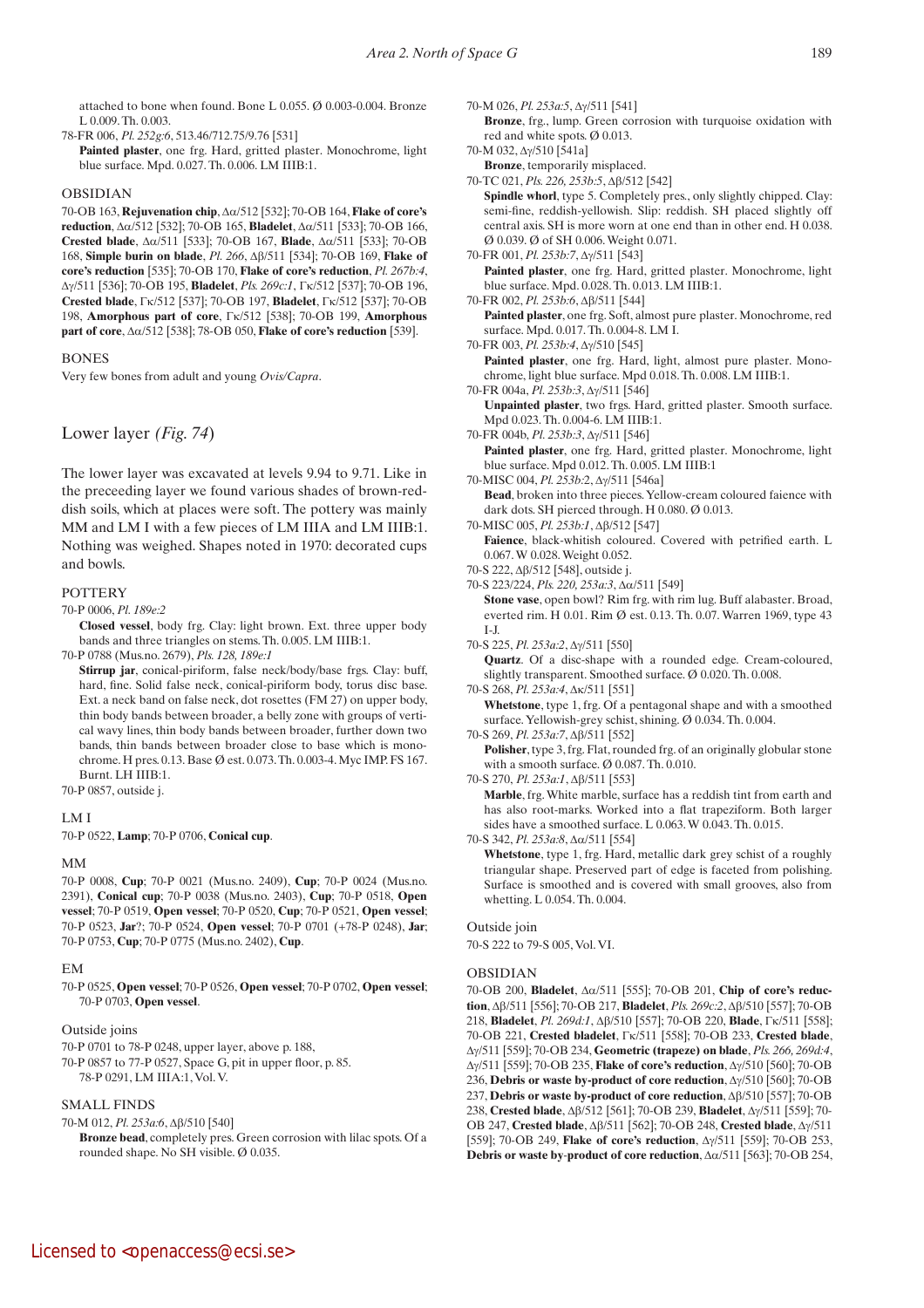**Blade**,  $\Delta \alpha/511$  [563]; 70-OB 255, **Chip of core's reduction**,  $\Delta \alpha/511$  [563]; 70-OB 256, **Chip of core's reduction**, Da/511 [563]; 70-OB 257, **Rejuvenation chip**,  $\Delta \alpha$ /511 [563]; 70-OB 258, **Bladelet**,  $\Delta \alpha$ /511 [563]; 70-OB 262, **Flake of core's reduction**, Gk/511 [558]; 70-OB 266, **Chip of core's reduction**,  $\Gamma$ <sub>K</sub>/511 [558]; 70-OB 267, **Bladelet**,  $\Gamma$ <sub>K</sub>/511 [558]; 70-OB 315, **Debris or waste by-product of core reduction**, Da/511 [564]; 70-OB 326, **Splintered** piece,  $\Delta \alpha$ /511 [564].

*Comments*: Many pieces of obsidian (most probably from the MM part of the deposit) and small finds were noted.

 AREA 3. NORTH OF ROOM H *(Fig. 74, Pls. 19a:15, 16 (top), 19, 25b:11 (bottom), 25c:12*)

# Upper layer

Apparently the major part of LM IIIB:2, Room A (*GSE* III, 62-79) was constructed upon a heavy rubbish deposit of the early LM IIIB:1 period. LM IIIB:1 Room H had also been constructed into this deposit (cf. above p. 97). It was excavated at levels from below the LM IIIB:2 floor of Room A at *c.*  10.40/10.23 down to *c.* 10.15/9.50. In the western part a red soil was noted. In the central part a layer of yellow soil was also noted while in the northeastern part was a soft red-brownish earth and in the very northern part a reddish-brown, hard soil with charcoal, small stones and bits of clay was noted. In all the baskets small amounts of LM IIIB were noted, mainly LM IIIA and a few also had EM, MM, LM I and LM II. 0.690 kg of pottery was collected (only 2001): 9% decorated, 100% kept and 6.1% inventoried. Shapes noted (1970 and 1971): large and small stirrup jars, decorated and undecorated kylikes, decorated and undecorated cups and bowls, amphorae, decorated and undecorated goblets, kraters, pyxis, decorated and undecorated jugs, footed cups, tripod cooking pot legs and rims of pithoi. Shapes counted (2001): 1 plain goblet, 1 plain ladle, 1 tripod leg.

# **POTTERY**

- 70-P 0060/71-P 0297/0552/1215, *Pls. 92, 190b:2*
- **Cup**, rim/body frgs. Clay: light brown. Everted rim, a vertical, strap handle. Int. RB. Ext. RB, alternating arcs, three thin body bands, bands along the edges of handle and a band around handle section. Rim Ø est. 0.15. Handle 0.005 × 0.022. Th. 0.003-4. LM IIIA:2/B:1. 70-P 0064, *Pl. 190a:3*
- Footed cup, two-handled, rim frg. Clay: light red to light brown. Slightly marked rim. Int. RB. Ext. RB, scale pattern with dots framed by three vertical bands. Rim Ø est. 0.12. Th. 0.004. LM IIIB:1.
- 70-P 0065/0066 (Mus.no. 5774), *Pls. 93, 189g*
- **Cup**, shallow, full profile. Part of rim/body and the handle restored in gypsum. Clay: LW. Everted rim, shallow bowl and flat base. Int. RB and a band encircling base. Ext. RB, hanging double semicircles, three body bands, a base band with two thin bands above. H 0.043. Rim Ø est. 0.115. Base Ø 0.03. Th. 0.003-5. LM IIIA:2/B:1.

70-P 0067, *Pls. 91, 190a:4*

 **Cup**, rim frg. Clay: LW. Ledged rim. Int. RB. Ext. RB, a row of irises within double wavy bands on top and a single below, a body band. Rim Ø est. 0.11. Th. 0.003. LM IIIA:2.

70-P 0068, *Pl. 191b:2*

 **Closed vessel**, body frg. Clay: red with buff core. Close to a neck. Int.

a neck band. Ext. neck band and horiz. rows of zigzag. Th. 0.008. LM IIIB:1.

- 70-P 0205 (+70-P 0284; 70-P 0877/1137), *Pls. 94, 193b:1*
	- **Bowl**, rim/body frg. Clay: yellowish-red with thin grey core. Slightly marked rim, scar from a horiz. handle. Int. RB and a broad midbody band. Ext. RB, Minoan flower, one broad and one thin body band. Rim Ø est. 0.16. Th. 0.003-4. LM IIIB:1.
- 70-P 0206, *Pls. 95, 193b:3*

 **Kylix**, rim frg. Clay: light brown. Everted rounded rim. Int. RB. Ext. RB and a Minoan flower. Rim Ø est. 0.17. Th. 0.003-4. Burnt. LM  $I I I R·1.$ 

70-P 0207, *Pls. 93*, *193b:2*

 **Footed cup**, two-handled, rim frg. Clay: LW. Slightly marked rim. Int. RB. Ext. RB and comb pattern. Rim Ø est. 0.11. Th. 0.003-4. Burnt. LM IIIB:1.

70-P 0208, *Pl. 193b:4*

 **Closed vessel**, body frg. Clay: light brown. Scar from a handle. Ext. a band around handle attachment, a body band and a shell chain and loops. Th. 0.006. LM IIIB:1.

- 70-P 0291, outside j.
- 70-P 0292/0304/0312 (+80-P 1439), *Pls. 93, 190a:5*
	- **Cup**, shallow, rim/body frgs. Clay: light red. Slightly everted rim, shallow bowl. Scar from a strap, vertical handle. Int. broad RB and two bands close to base. Top of rim barred. Ext. RB, concentric semicircles with irises and three thin body bands. Rim Ø est. 0.13. Th. 0.003-4. LM IIIA:2/B:1.
- 70-P 0293, *Pl. 190b:7*

 **Cup**, body frg. Clay: LW. Int. monochrome. Ext. hatched lozenges and concentric semicircles, four thin body bands. Th. 0.003. Misfired. LM IIIA:2/B:1.

70-P 0294/0295/0296/0299/0301/0303/0307/0308/0310/0311, *Pls. 92, 190a:9*

 **Cup**, rim/body frgs. Clay: cream. Everted rim, globular body, a vertical strap handle. Int. RB. Ext. RB, isolated spirals with triangles as filling, three body bands and bands along edges of handle which is barred. Rim Ø est. 0.15. Th. 0.003-5. LM IIIA:2/B:1.

70-P 0297/0967 (+82-P 0011; 82-P 0184; 82-P 0798; 84-P 2234), *Pls. 92, 190b:1*

 **Cup**, rim/body and base frgs. Clay: LW. a) Slightly everted rim, globular body, flat base. Int. RB, filled circle at base and two bands above. Ext. RB, panelled pattern: within vertical bands horiz. rows of zigzag, four body bands, a base band with two thinner bands above. Rim Ø est. 0.14. Base Ø est. 0.04. Th. 0.003-4. LM IIIB:1. b) Rim/ body frgs. from another cup. Everted rim, part of a vertical, strap handle. Int. RB, filled circle at base and two bands above. Ext. RB, foliate?, three body bands and bands along edges of handle. Th. 0.003. LM IIIA:2/B.1.

70-P 0298, *Pl. 190a:7*

 **Cup**, rim frg. Clay: light red. Slightly everted rim, pulled-out for a rough spout. Int. RB. Ext. RB and panelled pattern: rows of horiz. wavy bands within vertical bands. Th. 0.004. LM IIIA:2.

70-P 0300, *Pls. 96, 190b:8*

 **Kylix**, body frg. Clay: red. Cream slip, reddish-brown to pale red paint. Int. a broad RB and two encircling bands on lower body. Ext. part of RB, zigzag and three body bands. Th. 0.003-4. LM IIIA:2/B:1. 70-P 0302, *Pls. 92, 190b:6*

 **Cup**, rim frg. Clay: LW. Everted rim. Ext. band on top of rim, RB, a semicircle and hatched areas around. Rim Ø est. 0.14. Th. 0.004. LM IIIA:2/B:1.

70-P 0306, *Pl. 190a:6*

 **Cup**, rim frgs. Clay: light red. Everted rim. Int. RB. Ext. RB and foliate band. Th .0.003. LM IIIA:2/B:1.

70-P 0309, *Pls. 126, 191b:1*

**Open vessel** (bowl?), rim frg. Clay: red with few small incl. and "silver mica". Cream slip and reddish-brown paint. Slightly marked rim. Int. monochrome. Ext. RB and running spirals. Rim Ø est. 0.16. Th. 0.004-5. Kytheran IMP. LM III.

70-P 0365/0069 (+71-P 1198), *Pls. 125, 193b:11*

 **Cup**, rim frg. Clay: light reddish-brown, hard, fine. Everted rim. Int.

<sup>70-</sup>P 0305, outside j.

<sup>70-</sup>P 0364, outside j.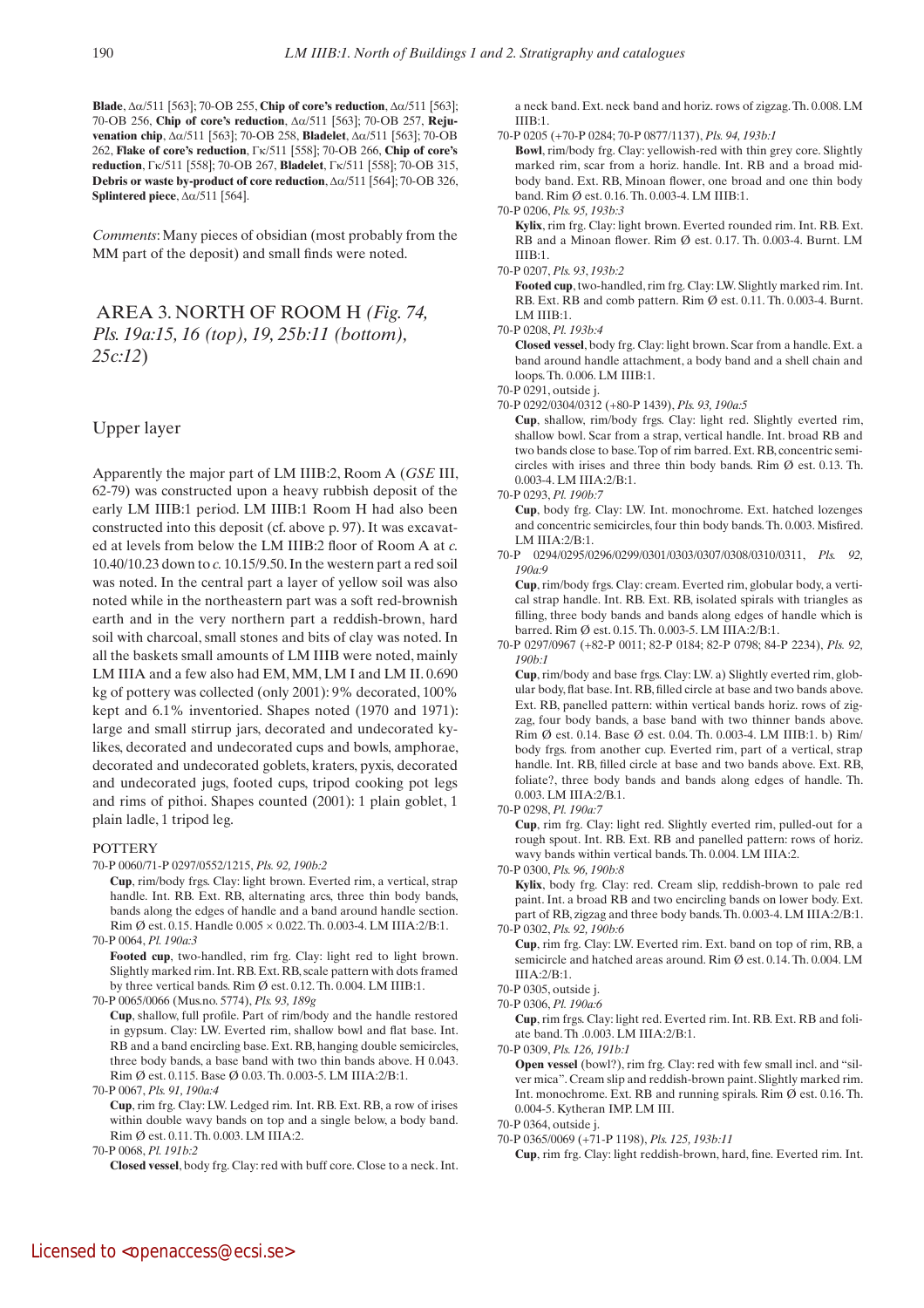monochrome. Ext. RB, below a second band festoons with rows of dots and semicircles int. and chevrons in-between. Rim Ø est. 0.14. Th. 0.003-4. KNO. LM IIIA:2.

70-P 0600, *Pl. 191b:7*

 **Closed vessel**, body frg. Clay: light red. Ext. multiple body bands. Th. 0.005-9. LM IIIA:2/B:1.

70-P 0601, *Pl. 191b:6*

 **Closed vessel**, body frg. Clay: light red. Ext. shells with a wavy band below and a body band. Th. 0.004-7. Burnt. LM IIIA:2/B:1.

70-P 0602, *Pl. 191b:12*

 **Cup**, base frg. Clay: light brown. Flat base. Int. monochrome with reserved circle at base. Ext. three body bands and a base band. Base Ø 0.034. Th. 0.003-4. LM IIIA:2.

70-P 0603, *Pl. 191b:10*

**Kylix**, body frg. Clay: light brown. Ext. two vertical bands. Th. 0.004-7. LM IIIB:1.

 **Bowl**, shallow, rim/body frg. Clay: red. Plain ware. Everted rim. Rim Ø est. 0.224. Th. 0.004-5. LM IIIA:2/B:1.

70-P 0667, *Pl. 192b:3*

**Kylix**, stem and foot. Clay: light red to light brown. Plain ware. Solid stem. Stem Ø 0.019. Foot Ø 0.074. LM IIIB:1.

70-P 0668, *Pls. 112, 192b:2*

Goblet, small, lower bowl/stem and foot. Clay: light brown. Plain ware. Partly hollowed stem. Stem Ø 0.022. Foot Ø est. 0.06. LM IIIA:2. 70-P 0692, *Pl. 193b:8*

 **Kylix**, lower body and part of stem. Clay: LW. Plain ware. Hollowed stem. Stem Ø 0.025 (not middle). Th. 0.005-6. LM IIIB:1.

70-P 0693, *Pls. 113, 193b:7*

 **Footed cup**, one-handled, lower bowl and foot frg. Clay: light brown. Plain ware. Part of a vertical, oval handle. Stem  $\emptyset$  0.021. Foot  $\emptyset$  est. 0.053. Handle  $0.006 \times 0.010$ . Late type. LM IIIB:1.

70-P 0694/1150, *Pls. 119, 193c-e*

 **Cooking dish**, full profile. Clay: red. Coarse fabric. Part of one suspension hole and a pulled-out spout. H of rim 0.038-41. Th. of rim 0.006-9. Th. of body/base 0.004-7. Burnt. Analysed: local. LM IIIA:2/B:1.

70-P 0866, *Pl. 191b:11*

 **Cup**, base/body frg. Clay: light brown. Flat base. Int. monochrome with reserved circle at base. Ext. three body bands and a base band. Base Ø 0.037. Th. 0.003-4. LM IIIA:2.

70-P 0867, *Pl. 190a:8*

 **Cup**, body frg. Clay: LW. Ext. shell chain and loops, three body bands. Th. 0.003. Burnt. LM IIIA:2/B:1.

70-P 0868, *Pl. 190a:1*

 **Cup**, shallow, rim/body frgs. Clay: LW. Everted rim, scar from a vertical, strap handle. Int. RB. Ext. RB, three body bands and a band around handle section. Rim Ø est. 0.12. Th. 0.003. LM IIIA:2/B:1.

70-P 0869, *Pl. 191b:9*

 **Juglet**, body frg. Clay: light brown. Ext. a band close to a neck, half foliate band and a body band. Th. 0.002-3. LM IIIA:2/B:1.

70-P 0870, *Pl. 191b:4*

 **Kylix**, body frg. Clay: buff, hard, fine. Scar from a handle. Ext. an octopus (FM 21) with added white paint. Th. 0.005. Myc IMP. FS 257. LH IIIA:2.

70-P 0871, *Pl. 190b:4*

 **Cup**, body frgs. Clay: LW. Scar from a vertical, strap handle. Int. sponge pattern and a filled circle at base. Ext. elaborate lozenges surrounded by wavy bands, three body bands, band around handle section and bands along edges of handle. Th. 0.003-4. LM IIIA:2.

70-P 0872 (+70-P 0063), *Pls. 93, 190a:2*

 **Cup**, shallow, rim frgs. Clay: LW. Ledged rim. Int. RB. Ext. RB, irises with loops and two wavy bands below. Rim Ø est. 0.12. Th. 0.002-3. Burnt. LM IIIA:2/B:1.

70-P 0962/71-P 1250 (+83-P 0045), *Pl. 193b:6*

 **Cup**, rim/body frgs. Clay: light reddish-brown hard fine. Everted rim. Int. monochrome. Ext. RB, panelled pattern: network framed by vertical bands and semicircles?, several thin body bands. Rim Ø est. 0.14. Th. 0.003-4. KNO. LM IIIA:2.

70-P 0968, *Pl. 191b:3*

 **Krater**, rim frg. Clay: LW. Everted, rounded rim. Int. RB. Ext. RB and a Minoan flower. Rim Ø est. 0.26. Th. 0.006-8. LM IIIB:1.

70-P 1001, *Pl. 190b:5*

 **Cup**, rim frg. Clay: LW. Everted rim. Int. RB. Ext. RB, zigzag? and a row of dots. Th. 0.003. LM IIIA:2/B:1.

70-P 1002, *Pl. 190b:3*

 **Cup**, rim frg. Clay: buff, hard, fine. Ledged rim. Int. monochrome black (badly pres). Ext. RB, festoons with an iris and row of dashes int., vertical chevron in-between. Rim Ø est. 0.15. Th. 0.003. KNO. LM IIIA:1/2.

70-P 1016, *Pls. 110, 191b:5*

 **Rhyton**, conical, rim/neck frg. Clay: LW. Everted rim. Ext. top of rim barred, a broad band under rim and a thin band on neck. Rim Ø est. 0.142. Th. 0.004. LM IIIA:2.

70-P 1017, *Pl. 191b:8*

 **Closed vessel**, upper body frg. Clay: LW. Ext. a neck band and head of a bird. Th. 0.003. Burnt. LM IIIA:2/B:1.

70-P 1101, *Pl. 216d:4* 

Pithos, two body frgs. (fit). Gravel-tempered fabric. Horiz. rfb with regular crescent-shaped impressions (2A). Th. 0.017. W of rfb 0.026. MpL 0.092. LM III.

```
70-P 1132, outside j.
```
70-P 1151, *Pl. 193b:10*

Ladle, handle frg. Clay: red. Plain ware. Part of a high-slung, strap/ oval handle. Handle 0.017 × 0.031. LM IIIA:2/B:1.

70-P 1152, *Pls. 114, 193b:5*

 **Jug**, funnel-necked, rim/neck frg. Clay: LW. Plain ware. Rim Ø est. 0.06. Th. 0.004. Burnt. LM IIIA:2/B:1.

70-P 1153, *Pls. 119, 193b:9*

 **Cooking jar**, rim/body frg. Clay: light red. Coarse fabric. Short, flaring neck/rim, a broad, vertical, strap handle from rim. Rim Ø est. 0.172. Handle 0.013 × 0.034. Th. 0.005-6. Burnt. LM IIIA:2/B:1.

71-P 0289 (Mus.no. 3397), *Pls. 91, 190c*

 **Cup**, full profile. Part of rim and body restored in gypsum. Clay: light brown. Everted rim with slightly pulled-out spout, globular body, flat base and a vertical, strap handle. Int. monochrome with a reserved circle at base. Ext. RB, a row of S's, three thin body bands and a base band. H 0.06. Rim Ø 0.106 × 0.113. Base Ø 0.035. Handle 0.005 × 0.015. Publ.: Tzedakis 1972a, pl. 596b; Tzedakis 1972b, 389, fig  $4$  J M IIIA $\cdot$ 2.

71-P 0295, *Pl. 192a:3*

 **Closed vessel**, body frg. Clay: light brown to light red. Ext. two body bands. Th. 0.007-10. LM IIIA:2/B:1.

 **Storage jar**, base/body frg. Clay: grey turning red towards ext. Coarse fabric. Flat base with a low moulding. Base Ø 0.113. Th. 0.007-9. LM III $A:2/R:1$ 

71-P 0298, *Pl. 192d:1*

 **Kylix**, body frg. Clay: LW. Plain ware. Th. 0.003-5. Misfired. LM IIIB:1.

71-P 0299, *Pl. 191c:6*

 **Closed vessel**, base frg. Clay: light brown. Flat base. Ext. a base band and a body band. Base Ø est. 0.12. Th. 0.006. LM IIIA:2/B:1.

71-P 0300, *Pl. 191c:5*

 **Stirrup jar**, large, disc/handle frg. Clay: light red to light brown. Ext. a band going across the disc and a bar on top of handle. Disc Ø est. 0.07. Handle 0.019 × 0.028. LM IIIA:2/B:1.

 **Cup**, rim/body frgs. Clay: greyish-buff. Everted rim, globular body. Int. monochrome. Ext. concentric semicircles and irises, a wavy band below and three body bands. Rim Ø est. 0.13. Th. 0.004-6. LM IIIA:2/B:1.

#### 71-P 0328, *Pl. 192a:1*

 **Cup**, rim frg. Clay: light brownish-red. Everted rim. Int. RB. Ext. RB, festoons and filling chevrons. Th. 0.003. LM IIIA:2/B:1.

71-P 0329, *Pl. 192a:2*

 **Cup**, body frg. Clay: light brown. Int. monochrome. Ext. alternating irises. Th. 0.003. LM IIIA:2/B:1.

71-P 0330, outside j.

71-P 0352, *Pls. 99, 191f:3*

 **Alabastron**, spouted, upper body frg. Clay: light brown. Part of a spout and an oval horiz. handle with a groove. Ext. neck band?, a band around spout and around handle section, in-between them

<sup>70-</sup>P 0604, *Pls. 114, 192b:1* 

<sup>71-</sup>P 0296, *Pl. 192a:4*

<sup>71-</sup>P 0301 (+77-P 1787; 82-P 0051), *Pls. 92, 190e:2*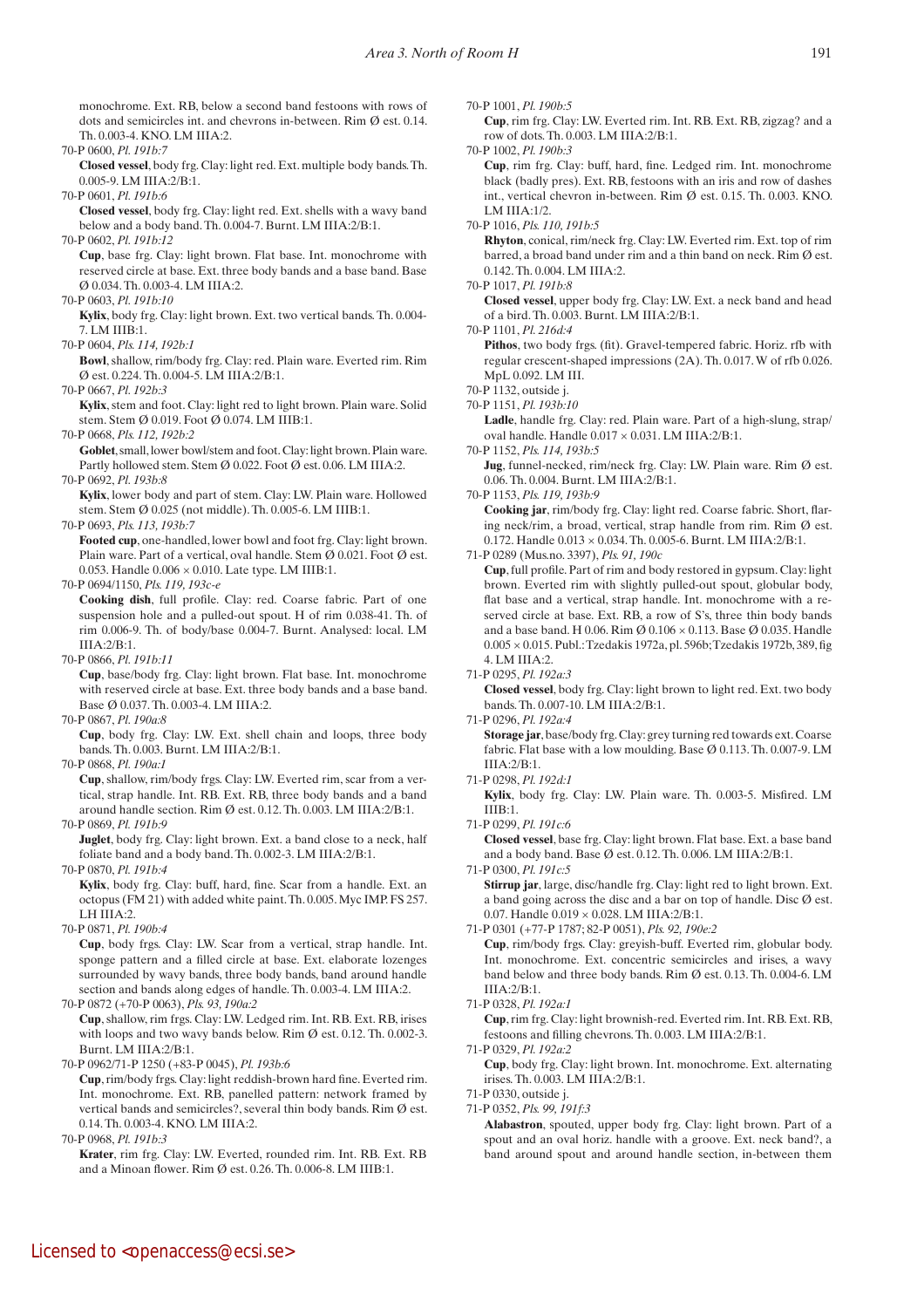curved broad and thin bands. Th. 0.004. Handle  $0.011 \times 0.019$ . LM  $IIIA:2/B:1$ .

71-P 0353, *Pl. 191f:2*  **Cup**, rim frg. Clay: brown. Everted rim. Int. RB. Ext. RB and a lozenge with chevrons int. Rim  $\emptyset$  est. 0.14. Th. 0.004. LM IIIA:2/B:1. 71-P 0355, *Pl. 191f:5*

- **Closed vessel**, body frgs. Clay: brown. Ext. rows of running spirals fringed int. In-between filled triangles and wavy borders. A body band with filled connected semicircles. Th. 0.005-6. LM IIIA:1/2.
- 71-P 0356 (+83-P 0156; 01-P 0429), *Pls. 111, 191f:4*

Stand, leg frgs. Clay: light reddish with buff greyish core. Ending on both sides, scar from a curved, broken off, ridge on the middle of the leg. Ext. a broad band at the edge and the base, followed by a row of filled triangles framed by bands. Close to the broken off ridge a band following the ridge and a foliate band. Ø est. 0.27. Th. 0.012-13. LM IIIA:1.

71-P 0357, *Pl. 190d:9*

 **Cup**, base frg. Clay: light brown. Flat base. Int. filled circle at base and three bands above. Ext. base band and three bands above. Base Ø est. 0.05. Th. 0.004-7. LM IIIA:2/B:1.

71-P 0358, *Pl. 191c:2*

 **Closed vessel**, body frg. Clay: light brown to red. Ext. hatched triangles, one broad and one thinner body band. Th. 0.008-9. Burnt. LM IIIB:1.

71-P 0359, *Pl. 190d:2*

 **Cup**, body frg. Clay: light reddish-brown, hard, fine. Int. monochrome reddish-brown. Ext. group of curved bands and triple C's with dots, one body band pres. Th. 0.005. KNO. LM IIIA:1/2.

71-P 0360 (+73-P 0423), *Pl. 190e:3*

 **Cup**, rim frgs. Clay: brown. Everted rim. Int. RB. Ext. RB, zigzag with dots framed by wavy bands, a body band. Th. 0.004-5. LM IIIA:2/B:1. 71-P 0361, *Pls. 93, 190d:3*

 **Cup**, shallow, rim frg. Clay: LW. Ledged rim, shallow bowl. Int. RB. Ext. RB, shell chain between wavy bands. Rim Ø est. 0.14. Th. 0.004. LM IIIA:2/B:1.

71-P 0362, *Pl. 190d:7*

 **Cup**, base frg. Clay: LW. Flat base. Int. filled circle at base and a band above. Ext. base band and two thinner bands above. Base Ø est. 0.04. Th. 0.003-4. Burnt. LM IIIA:2/B:1.

71-P 0363/1193, *Pls. 92, 190f:1*

 **Cup**, rim/body frgs. Clay: LW. Ledged rim. Int. a band close to base. Ext. RB, shell chain within double wavy bands and three body bands. Rim Ø est. 0.14. Th. 0.002-3. LM IIIA:2.

71-P 0364, *Pls. 125*, *190d:1*

 **Cup**, rim/body frgs. Clay: light brown. Ledged rim. Int. RB and a band close to base (or filled circle?), in-between sponge pattern. Ext. RB, a kind of Minoan flower, four body bands and a base band. Rim Ø est. 0.14. Th. 0.003-4. KNO. LM IIIA:1/2.

- 71-P 0387/0557, outside j.
- 71-P 0388, outside j.
- 71-P 0395, *Pl. 192d:4*

 **Cup**, deep, base frg. Clay: red with thick grey core. Plain ware. Flat base. Base Ø est. 0.04. Th. 0.003-6. Burnt. LM IIIA:1/2.

71-P 0396, *Pl. 191c:7*

Pyxis?, body frg. Clay: light reddish-brown. Straight-sided body, a low ridge on angle to upper body. Int. a band. Ext. band on upper body and leaves below. Body Ø est. 0.15. Th. 0.005. LM IIIA:2. 71-P 0397, *Pl. 191c:3*

 **Closed vessel**, body frg. Clay: light greyish-brown. Beg. of a neck. Ext. broad neck band, a band below and foliate band. Th. 0.004-6. LM III $A:2$ 

71-P 0399, *Pl. 192d:3*

 **Conical cup**, full profile. Clay: red. Rim Ø est. 0.11. H 0.048-0.052. Base Ø 0.036. Burnt. LM IIIA:2/B:1.

71-P 0400, *Pl. 192d:2*

Goblet, small, stem and foot. Clay: red. Plain ware. Hollowed stem. Stem Ø 0.02. Foot Ø 0.057. LM IIIA:2.

71-P 0401, *Pl. 191c:4*

 **Closed vessel**, handle frg. Clay: light red turning grey towards int. Yellow slip and black paint. Part of a vertical, oval handle. Ext. band around attachment and along edges of handle which is barred. Handle 0.021 × 0.031. LM IIIA:2/B:1.

71-P 0402, *Pl. 192d:5*

 **Tripod cooking pot**, body/leg frg. Clay: originally red, now grey. Coarse fabric. Part of leg, round in section. Leg  $\varnothing$  0.025  $\times$  0.028. Th. 0.01. Burnt. LM IIIA:2/B:1.

71-P 0403, *Pls. 105, 191e*

 **Amphora**, base/body frgs. Clay: light cream-brown. Flat base, globular body. Ext. three body bands and a base band. Base Ø est. 0.14. Th. 0.008-10. LM IIIA:2/B:1.

- 71-P 0406, outside j.
- 71-P 0471, *Pl. 191f:6*

 **Closed vessel**, body frg. Clay: brown. Ext. a curved band (octopus?). Th. 0.007-8. LM IIIB:1.

71-P 0472, *Pl. 191f:1*

 **Closed vessel**, body frg. Clay: yellowish-red. Ext. two uneven bands? Th. 0.011-12. LM IIIA:2/B:1.

### 71-P 0473, *Pl. 191f:7*

 **Closed vessel**, body frg. Clay: red. Scar from a handle attachment. Ext. two body bands below handle section. Th. 0.005-6. LM IIIA:2/B:1.

71-P 0547, *Pl. 192c:2*

**Kylix**, lower body/stem and beg. of foot. Clay: light red. Plain ware. Solid stem. Stem Ø 0.024. LM IIIB:1.

71-P 0548, *Pl. 190f:14*

 **Cup**, base frg. Clay: cream. Flat base. Int. and ext. monochrome brownish-black (badly pres.) paint. Base Ø 0.053. Th. 0.005-6. LM IIIA:2/B:1.

71-P 0549 (+84-P 1592), *Pls. 95, 190f:3*

 **Bowl**, rim frgs. Clay: light brown. Slightly marked rim. Int. RB. Ext. RB, hatched lozenges with big loops and a body band. Rim Ø est. 0.15. Th. 0.003-4. LM IIIB:1.

71-P 0550, *Pls. 116, 192c:3*

Hut model, part of door. Clay: red. Plain ware. Ending on all four sides (only two sides complete), a knob in the middle on upper part. H 0.068-69. W 0.061-63. Th. 0.006-7. LM IIIB:1?

71-P 0551, *Pls. 92, 190f:2*

 **Cup**, rim/body frg. Clay: light brown. Ledged rim. Int. monochrome. Ext. RB. Half foliate band within rows of dots and three body bands. Rim Ø est. 0.14. Th. 0.003. LM IIIA:2.

71-P 0553, *Pl. 192c:5*

**Bowl**, shallow, base frg. Clay: red. Plain ware. Flat base. Base Ø est. 0.050. Th. 0.005. Burnt. LM IIIA:2/B:1.

71-P 0554, *Pl. 191d:8*

 **Closed vessel**, body frg. Clay: light brownish-grey. Ext. two body bands. Th. 0.007-10. Burnt int. LM IIIA:2/B:1.

- 71-P 0555, outside j.
- 71-P 0556, *Pl. 191d:7*

 **Closed vessel**, base frg. Clay: light red to buff. Flat base. Ext. a broad base band. Base Ø est. 0.095. Th. 0.006-7. LM IIIA:2/B:1.

71-P 0558, *Pl. 192c:1*

 **Kylix**, lower body and stem frg. Clay: red. Plain ware. Hollowed stem. Scar from a vertical, strap handle. Stem Ø 0.021. Th. 0.004. LM IIIB:1.

71-P 0905, *Pl. 190e:1*

 **Cup**, rim/body frgs. Clay: buff, fine. Ledged rim. Int. monochrome. Ext. RB, below a second band festoons with multiple arcs inbetween, four (or five?) thin body bands, a base band and a band above (all paint is very badly pres). Rim Ø est. 0.15. Th. 0.004-5. KNO; body frgs of a second cup which is monochrome red int. and ext. Th. 0.004. KNO. LM IIIA:1/2.

# 71-P 0915, *Pl. 190f:4*

 **Bowl**, base frg. Clay: light brown. Flat base. Int. part of a broad band around base. Ext. a base band. Underneath the base remains of potter's mark. H 0.025. W 0.049. Th. base 0.007. Th. of body 0.0045. Est. Ø of base 0.060. LM IIIB:1.

# 71-P 0916/0470, *Pl. 191d:6*

 **Amphoroid krater**, body frgs. Clay: light reddish-brown. Ext. band (close to neck?), four horiz. rows of filled, connected semicircles separated by horiz. bands and two vertical bands (around handle section?). Th. 0.007-8. LM IIIA:2/B:1.

71-P 0917, *Pl. 191d:5*

 **Amphoroid krater**, body frg. Clay: greyish to yellow (LW). Ext. rows of dashes. Th. 0.007. Burnt. LM IIIA:2/B:1.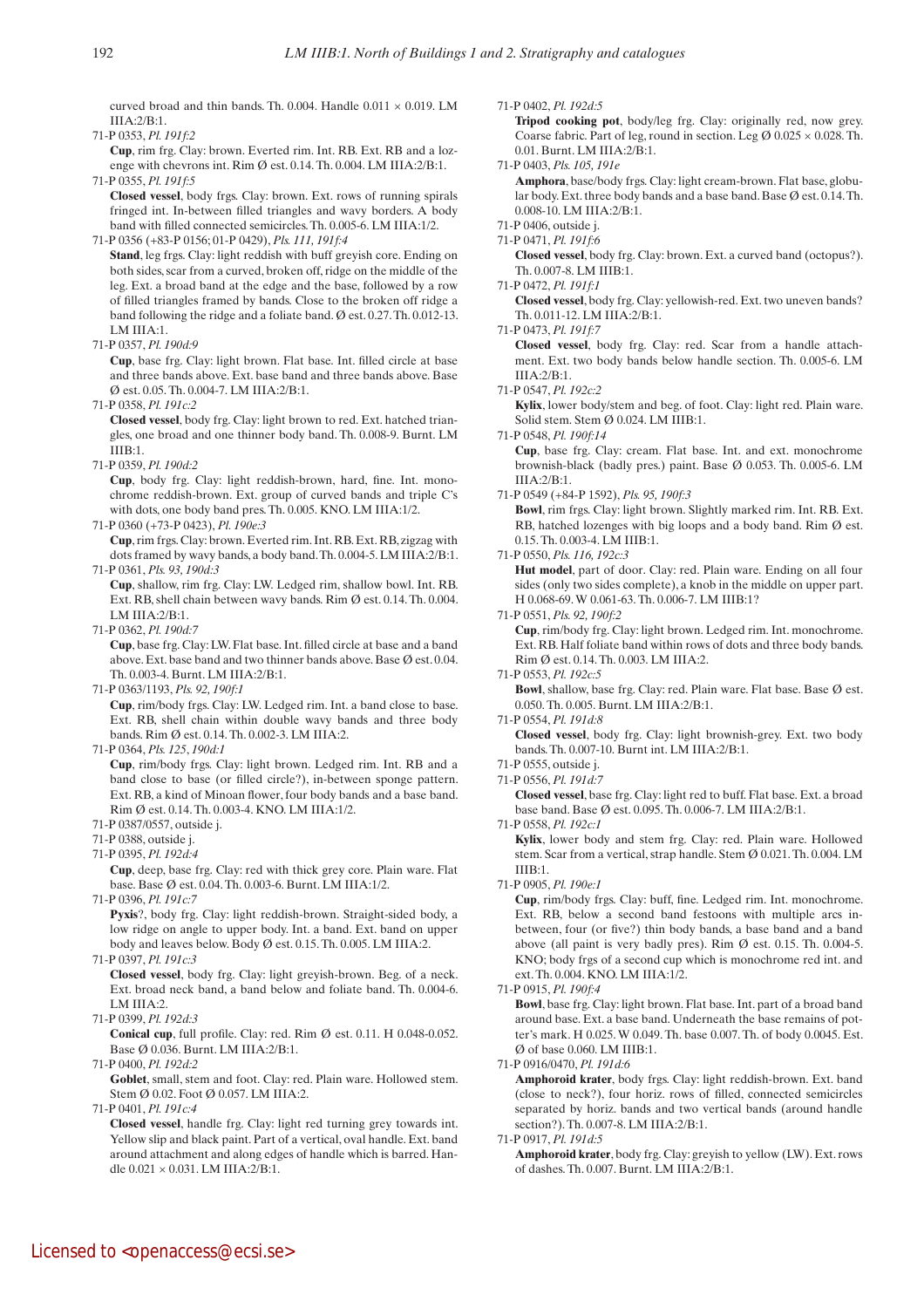- 71-P 0918, outside j.
- 71-P 0919, *Pl. 191d:9*

 **Amphoroid krater**, body frg. Clay: LW. Ext. octopus and two body bands. Th. 0.007-11. LM IIIB:1.

71-P 0928, *Pls. 93, 190d:8*

 **Footed cup**, two-handled, foot frg. Clay: LW. Int. broad band around base. Ext. monochrome stem and foot. Stem Ø 0.026. Foot Ø est. 0.055. Th. 0.003. LM IIIB:1.

71-P 0929 (+83-P 0153), *Pl. 191c:1*

 **Closed vessel**, body frgs. close to a neck. Clay: light red to buff. Ext. a neck band, foliate band and two upper body bands. Th. 0.003-5. LM IIIA:1/2.

71-P 1001, *Pl. 190e:4*

 **Cup**, rim frg. Clay: LW. Ledged rim (uneven for pulled-out spout?). Int. RB and sponge pattern. Ext. RB, irises and a wavy band below. Th. 0.003. Burnt. LM IIIA:2.

71-P 1003 (+71-P 1073; 83-P 0046), *Pl. 190d:6*

 **Cup**, base frgs. Clay: buff, hard, fine. Flat base. Int. monochrome. Ext. three thin body bands pres., a base band with two thin bands above. Three circular bands below base. Base Ø est. 0.04. Th. 0.003-4. KNO. LM IIIA $:1/2$ .

71-P 1008, *Pl. 190f:13*

 **Kylix**, body frg. Clay: LW. Ext. two curved bands surrounded by two thinner (sprays?). Th. 0.004-5. LM IIIB:1.

71-P 1009, *Pl. 191d:3*

 **Closed vessel** (stirrup jar), body frg. Clay: buff with thin red core, hard, fine. Ext. multiple stem curved (FM 19), four thin body bands between two broader. Th. 0.003-4. Myc IMP. LH IIIA:2/B:1.

71-P 1106/1107, outside j.

71-P 1191, outside j.

71-P 1192, *Pl. 191d:1*

 **Stirrup jar**, miniature, body frgs. Clay: LW. Scar from spout and beg. of one handle. Ext. handle and spout surrounded by bands, Minoan flowers on upper body, three body bands and a row of quirks surrounded by wavy bands. Handle  $0.005 \times 0.007$ . Th. 0.002-4. LM  $I I I R·1.$ 

71-P 1209, *Pl. 190f:12*

 **Kylix**, body frgs. Clay: red. Cream slip and reddish-brown to pale red paint. Int. a broad RB and a lower body band. Ext. groups of curved bands and three body bands. Th. 0.003-4. LM IIIA:2/B:1.

71-P 1210, *Pl. 190f:11*

 **Kylix**, stem/foot frg. Clay: red. Reddish-brown to pale red paint. Solid stem. Ext. monochome painted. Stem Ø 0.024. LM IIIA:2/B:1. 71-P 1211, *Pl. 190f:8*

 **Kylix**, body frg. Clay: LW. Ext. a Minoan flower. Th. 0.003-4. Burnt. LM IIIB:1.

71-P 1212, *Pl. 190f:5*

 **Cup**, rim frg. Clay: light brown, hard, fine. Ledged rim. Int. monochrome. Ext. RB, tricurved arcs with multiple arcs. Rim Ø est. 0.14- 15. Th. 0.003-4. KNO. LM IIIA:1/2.

71-P 1213, *Pl. 190f:6*

 **Cup**, rim frg. Clay: light red. Slightly everted rim. Int. RB. Ext. RB, elaborate lozenges. Th. 0.004-5. LM IIIB:1.

71-P 1214, *Pl. 190f:7*

 **Cup**, rim frg. Clay: LW. Everted rim. Int. RB. Ext. RB and a Minoan flower. Th. 0.002-4. LM IIIA:2/B:1.

71-P 1216, *Pl. 191d:2*

 **Closed vessel**, body frg. Clay: LW. Ext. curved bands and fringes, a body band and foliate scroll? below. Th. 0.003. LM IIIA:2/B:1.

71-P 1217, *Pl. 190f:10*

 **Cup**, body frgs. Clay: LW. Int. sponge pattern. Ext. a panelled pattern: horiz. wavy bands within vertical bands, part of one body band pres. Th. 0.002-3. LM IIIA:2.

- 71-P 1244, outside j.
- 71-P 1245, *Pl. 190e:5*

 **Cup**, body frg. Clay: LW. Int. sponge pattern. Ext. elaborate lozenges surrounded by wavy bands. Th. 0.003. LM IIIA:2.

71-P 1246 (+01-P 0411), *Pl. 190d:4*

 **Cup**, body frg. Clay: LW. Ext. festoons with a hatched triangle int. Th. 0.003. LM IIIA:2/B:1.

71-P 1247, *Pl. 190d:10*

band around base. Ext. a broad band on lower body and two thinner above. Base Ø est. 0.054. Th. 0.005-6. Burnt. LM IIIB:1.

- 71-P 1248, outside j.
- 71-P 1249 (+70-P 0960; 83-P 0106), *Pl. 191a*

 **Closed vessel**, body frgs. Clay: LW. Scar from a vertical handle. Ext. a neck band, foliate band and three body bands. Th. 0.002-3. LM IIIA:2.

71-P 1270, *Pl. 190d:11*

 **Kylix**, rim frg. Clay: buff, hard, fine. Short, rounded lip with a groove below. Int. and ext. monochrome red to dark brown. Rim Ø est. 0.16. Th. 0.004. Myc IMP. FS 264. LH IIIA/B:1.

71-P 1271, *Pl. 190d:5*

 **Cup**, rim frg. Clay: LW. Everted rim. Int. RB. Ext. RB and three wavy bands. Th. 0.003. LM IIIA:2/B:1.

71-P 1287, *Pl. 190f:9*

 **Kylix**, rim frg. Clay: light red, hard, fine. Short, everted lip with a groove below. Int. and ext. monochrome red. Rim Ø est. 0.13. Th. 0.003-4. Myc IMP. FS 264. LH IIIA/B:1.

01-P 0724 (+83-P 0145), *Pls. 106, 191d:4*

 **Piriform jar**, body frgs. Clay: light creamish-brown. Beg. of a small horiz., roll handle. Ext. scale pattern with dots, two upper body bands, three on mid-body and four on lower body. Handle 0.011. Th. 0.003-6. LM IIIA:2/B:1.

01-P 0725, *Pl. 192c:4*

 **Goblet**, small, rim/body/stem/foot frg. Clay: light creamish-brown. Plain ware. Everted rim, a complete, vertical strap handle. Hollowed stem. Rim Ø est. 0.11. Handle 0.005 × 0.016. Stem Ø 0.017. Foot Ø 0.055. Th. 0.003-4. LM IIIA:2.

01-P 0726, *Pl. 192b:4*

Ladle, rim/handle frg. Clay: light reddish. Plain ware. Straight rim, part of a high-slung, strap/oval handle. Handle  $0.009 \times 0.021$ . Th. 0.003. LM IIIA:2/B:1.

# LM I

71-P 0354, outside j.; 71-P 0398, **Cup**; 71-P 0404, **Closed vessel**; 71-P 0405, **Jug**.

# MM

70-P 0313, **Cup**; 71-P 0294, **Jug**.

# EM

70-P 1131, **Open vessel**.

# Outside joins

70-P 0205 to 70-P 0284, *GSE* I, 155. 70-P 0877/1137, *GSE* III, 77. 70-P 0291 to 71-P 0904, *GSE* II, 79.

73-P 1053, west of Building 2, deposit 1, p. 196. 73-P 1064, *GSE* I, 66.

- 70-P 0292/0304/0312 to 80-P 1439, *GSE* III, 157.
- 70-P 0297/0967 to 82-P 0011, *GSE* I, 57.
	- 82-P 0184, *GSE* I, 108.
	- 82-P 0798, *GSE* II, 90.
- 84-P 2234, *GSE* I, 66.
- 70-P 0305 to 70-P 0109, *GSE* III, 54. 71-P 0598, Room H, above floor, p. 96.
- 70-P 0364 to 84-P 1394, LM IIIA:1, Vol. V.
- 70-P 0365/0069 to 71-P 1198, *GSE* III, 74.
- 70-P 0872 to 70-P 0063, *GSE* I, 155.
- 70-P 0962/71-P 1250 to 83-P 0045, *GSE* I, 66. 68.
- 70-P 1132 to 70-P 1048, north of Buildings 1 & 2, north of Space G, p. 188. 77-P 0888, Space G, upper floor, p. 83.
- 71-P 0301 to 77-P 1787, *GSE* III, 37.
- 82-P 0051, *GSE* II, 98. 71-P 0330 to 71-P 0575, LM IIIA:1, Vol. V. 83-P 0204, *GSE* I, 67, 68.
- 71-P 0354 to 74-P 0033, LM I, Vol. VI.
- 71-P 0356 to 83-P 0156, *GSE* I, 67.

01-P 0429, *GSE* I-II, Suppl.

71-P 0360 to 73-P 0423, *GSE* III, 44.

**Footed cup**, two-handled, base/body frg. Clay: brown. Int. a broad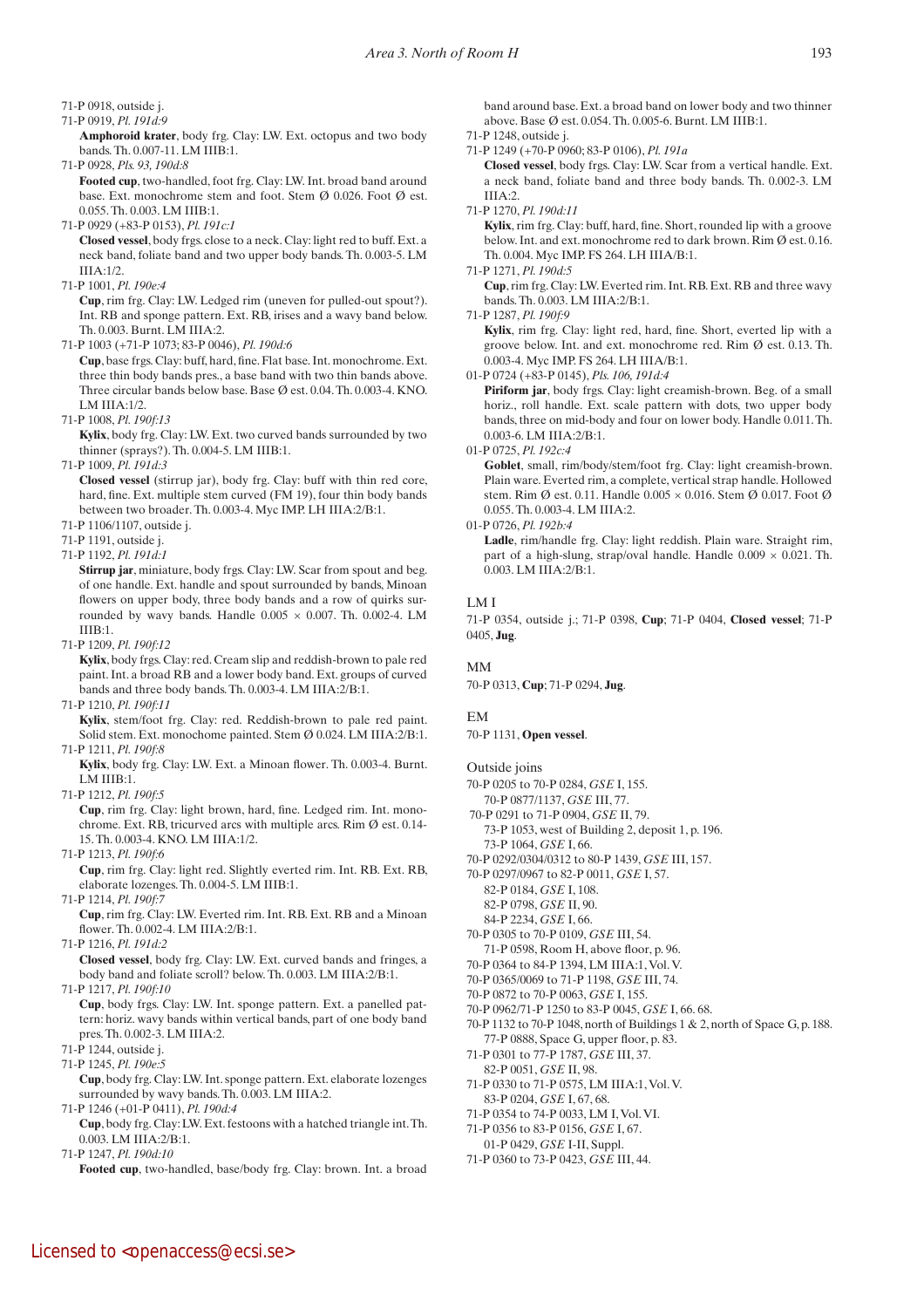- 71-P 0387/0557 to 71-P 0338, LM IIIA:2, Rubbish Area North, 5-Pit, p. 248. 73-P 0577, LM IIIA:2, Space H, 9-Floor 2, p. 212. 74-P 0175, LM IIIA:2, Space E, 9/7-Pit A, p. 208. 84-P 0463, Room C, floor, p. 58. 01-P 0652/0664, *GSE* III, 65.
- 71-P 0388 to 77-P 0388, Street, in middle layer, p. 119.
- 71-P 0406 to 71-P 0883/1492, Vol. V.
	- 71-P 1162, *GSE* II, 42.
	- 73-P 0616, Room E, pits in floor, p. 104.
	- 73-P 0686, west of Building 2, deposit 1, p. 195.
	- 84-P 2479, LM IIIA:1, Vol. V.
- 71-P 0549 to 84-P 1592, *GSE* III, 131.
- 71-P 0555 to 71-P 0432, LM IIIA:2, Rubbish Area North, dump, p. 244. 71-P 0571/1384, LM IIIA:1, Vol. V. 71-P 1402, Room H, levelling, p. 98. 71-P 1457/1459, Vol. V.
- 83-P 0161, *GSE* I, 67, 68. 71-P 0918 to 77-P 0551, LM IIIA:2, Rubbish Area Southeast, 13-Pit K,
- ll, p. 221.
- 71-P 0929 to 83-P 0153, *GSE* I, 66, 68.
- 71-P 1003 to 71-P 1073, *GSE* III, 74. 83-P 0046, *GSE* I, 66, 68.
- 71-P 1106/1107 to 70-P 0881, *GSE* II, 72.
	- 71-P 1273, LM IIIA:2, Rubbish Area North, dump, p. 246.
- 71-P 1191 to 71-P 0925, LM IIIA:2, Rubbish Area North, dump, p. 246. 82-P 0760, Courtyard, 19-Pit P, p. 142.
- 71-P 1244 to 71-P 0333/1046/1274, LM IIIA:2, Rubbish Area North, dump, p. 244.
	- 71-P 1065, LM IIIA:1, Vol. V.
	- 83-P 0044/0135, *GSE* I, 66, 68.
- 71-P 1246 to 01-P 0411, *GSE* I-II, Suppl.
- 71-P 1248 to 71-P 1272, LM IIIA:2, Rubbish Area North, dump, p. 246. 71-P 1249 to 70-P 0960, *GSE* III, 66.
- 83-P 0106, *GSE* I, 66, 68.
- 01-P 0724 to 83-P 0145, *GSE* I, 67.

#### SMALL FINDS

- 70-M 013b, *Pl. 253c:6*, Δα/514 [565] **Bronze**, frg., lump. Turquoise oxidation with red spots. Of an irregular shape. L 0.009. Th. 0.003-4.
- 70-M 016, *Pl. 253c:9*,  $\Gamma$ <sub>K</sub>/516 [567]  **Bronze hook**?, almost completely pres. Broken into three pieces and mended. Green corrosion with red patches. Flatter and thicker at top, pointed and thinner at end. Hook/fish-hook or folded wire? L 0.026. W 0.003-5. Th. 0.001-5.
- 71-M 017, *Pl. 253c:8*, Δα/519 [568]

 **Bronze knife or dagger**?, frgs. Two pieces, not fitting. Green corrosion with lighter green spots. One of pieces has two pierced holes that might be rivet-holes. Piece with holes: L 0.021. W 0.010. Other piece: L 0.018. W 0.012.

70-TC 014, *Pls. 217, 253c:7*, Gk/516 [570]

 **Figurine**, head and upper body. Fair condition. Chipped at back and on the head. Clay: light reddish-brown, semi-coarse. Light brownbuff slip. Greyish-brown, dull paint, slightly worn. Flattened head with projection at back. Polos? Applied eyes. Angular, irregular shape to upper body. Plastic arms folded over the chest. Fingerprints on head and part of body. Head covered with paint. Nose painted. Irregular, horiz. lines on front body. Fingers indicated through three short dashes on each hand. Broad neck band at front. Two diagonal lines forming an irregular V sign on the back. Fingerprints. The irregular shape of the figurine is probably due to the fact that it was applied to a throne or chariot. It is even possible that it has the arms of another figurine placed around it. Seems to be a Transitional figurine, locally made in the Mycenaean tradition. H 0.054. W of body 0.045. Th. of body 0.015. Analysed: local.

71-TC 007,

 **Cup** with part of a vertical strap handle. Worn.

71-TC 097, *Pls.* 227, 254a,  $\Gamma$ <sub>K</sub>/519 [571]

 **Terracotta object**, frg. Only part of bottom and lowest part of object preserved. Object is of an elongated shape. Flat base. Inside of bottom and lowest part of sides are cup-shaped. Some grooves on outside and fingerprints on inside. L 0.135. H 0.112. W 0.992.

71-FR 017, *Pl. 253c:3*, Δα/517 [572]

Painted plaster, one frg. Hard, gritted plaster. Monochrome, red surface. Mpd. 0.014. Th. 0.004. LM IIIA:2.

- 71-FR 018, *Pl. 253c:4* [573] Painted plaster, two frgs. Hard, gritted plaster. Monochrome, red, polished surface. Mpd. 0.034. Th. 0.012. LM IIIA:2.
- 71-S 001, *Pls. 226, 253c:1*,  $\Gamma\theta$ /518 [574] **Bead**/**Button**/**Spindle whorl**, almost completely pres., only smaller piece missing at top. Black steatite with a polished surface. Of a conical shape. H 0.015. Ø 0.010-23. Ø of SH 0.006.

71-S 013, *Pl. 253c:2*, Δβ/519 [575]  **Bead**/**Button**/**Spindle whorl**, frg. Only one half of lower part remains. Light grey steatite. Of a conical shape. Incised thin vertical lines around outer sides, probably from wearing. Ø 0.020.

71-S 047, *Pl. 253c:5*, Δα/518 [576]

 **Jasper or steatite**? Pink to reddish-brown colour with white and beige patches. Smooth surface. Unworked. Of an irregular shape. Ø 0.029.

### OBSIDIAN

70-OB 142, **Blade**, *Pl. 263*, Gk/515 [577]; 70-OB 143, **Bladelet**, Gk/515 [577]; 70-OB 144, **Flake of core's shaping**, Gi/515 [578]; 70-OB 145, **Flake** of core's reduction,  $\Delta \alpha/515$  [579]; 70-OB 146, **Splintered piece**, *Pls. 265*, *267b:2*, Gk/516 [580]; 70-OB 171, **Chip of core's shaping**, Gk/514 [602]; 70-OB 172, **Flake of core's reduction**, Gk/514 [602]; 70-OB 173, **Chip of core's reduction**, Gk/514 [602]; 70-OB 203, **Flake of core's reduction**, Da/514 [603]; 70-OB 215, **Bladelet**, Gk/516 [604]; 71-OB 407, **Blade**, Γκ/518 [583]; 71-OB 437, **Platform rejuvenation flake**, Δα/518 [584]; 71-OB 438, **Crested blade**, Δα/518 [584]; 71-OB 439, **Blade**, Δα/518 [584]; 71-OB 440, **Bladelet**, Da/518 [584]; 71-OB 443, **Flake of core's reduction**, [585]; 71-OB 444, **Chip of core's reduction**, [585]; 71-OB 445, **Debris or waste by-product of core reduction**, [585]; 71-OB 446, **Bladelet**, [585]; 71-OB 447, **Blade**, [585]; 71-OB 448, **Debris or waste by-product of core reduction**, [585]; 71-OB 449, **Debris or waste by-product of core reduction**, [585]; 71-OB 450, **Blade**, [585]; 71-OB 451, **Debris or waste by-product of core reduction**, [585]; 71-OB 452, **Rejuvenation chip**, [585]; 71-OB 453, **Blade**, [585]; 71-OB 454, **Rejuvenation chip** (comporting part of platform's overhang), [585]; 71-OB 455, **Blade**, [585]; 71- OB 456, **Flake of core's reduction**, [585]; 71-OB 457, **Rejuvenation chip**, [585]; 71-OB 458, **Rejuvenation chip** (comporting part of platform's overhang), [585]; 71-OB 459, **Platform rejuvenation flake**, [585]; 71-OB 463, **Exhausted core**, *Pls. 263, 268b:a-b*, Gi/519 [586]; 71-OB 464, **Flake of core's shaping**, Δα/519 [587]; 71-OB 465, **Blade**, Δα/519 [587]; 71-OB 466, **Rejuvenation chip** (comporting part), Δα/519 [587]; 71-OB 467, **Platform rejuvenation flake**, Gk/519 [588]; 71-OB 470, **Flake of core's shaping**, Gk/520 [589]; 71-OB 477, **Platform rejuvenation flake** [590]; 71-OB 645, **Platform rejuvenation flake**, Gk-Δα/517 [591]; 71-OB 646, **Point simple**, Γκ-Δα/517 [591]; 71-OB 647, **Crested blade**, *Pl. 268d:4*, Γκ-Δα/517 [591]; 71-OB 648, Chip of core's reduction, Γκ-Δα/517 [591]; 71-OB 649, **Amorphous part of exhausted core**, *Pls. 263, 268c:1*, Γκ-Δα/517 [591]; 71-OB 650, **Crested blade**, Γκ-Δα/517 [591]; 71-OB 651, **Blade**, Γκ-Δα/517 [591]; 71-OB 652, **Bladelet**, Γκ-Δα/517 [591]; 71-OB 653, **Crested bladelet**,  $\Gamma$ <sub>K</sub>- $\Delta \alpha$ /517 [591]; 71-OB 654, **Crested bladelet** (break with tong), Γκ-Δα/517 [591]; 71-OB 655, **Bladelet**, Γκ-Δα/517 [591]; 71-OB 659, **Debris** or waste by-product of core reduction,  $\Gamma_1$ - $\Delta \alpha$ /517 [592]; 71-OB 660, **Crested blade**, Gi-Da/517 [592]; 71-OB 661, **Crested blade**,  $PL. 268d:3, \Gamma \cdot \Delta \alpha/517$  [592]; 71-OB 662, **Rejuvenation flake of the crea**tion of a new platform,  $\Gamma$ t- $\Delta \alpha$ /517 [592]; 71-OB 663, Platform rejuvena**tion flake**, Γι-Δα/517 [592]; 71-OB 664, **Bladelet**, Γι-Δα/517 [592]; 71-OB 665, **Unmodified nodulus**, Γι-Δα/517 [592].

### **BONES**

Few bones from young and adult caprid and from young *Sus* and a single bone from *Ovis*.

*Comments*: The remarkable thing about the finds is that among the small finds were many pieces of obsidian, and the absence of loom weights and terracotta spindle whorls should be noted. Also extremely few bones were noted.

The majority of the joins are "natural". There are some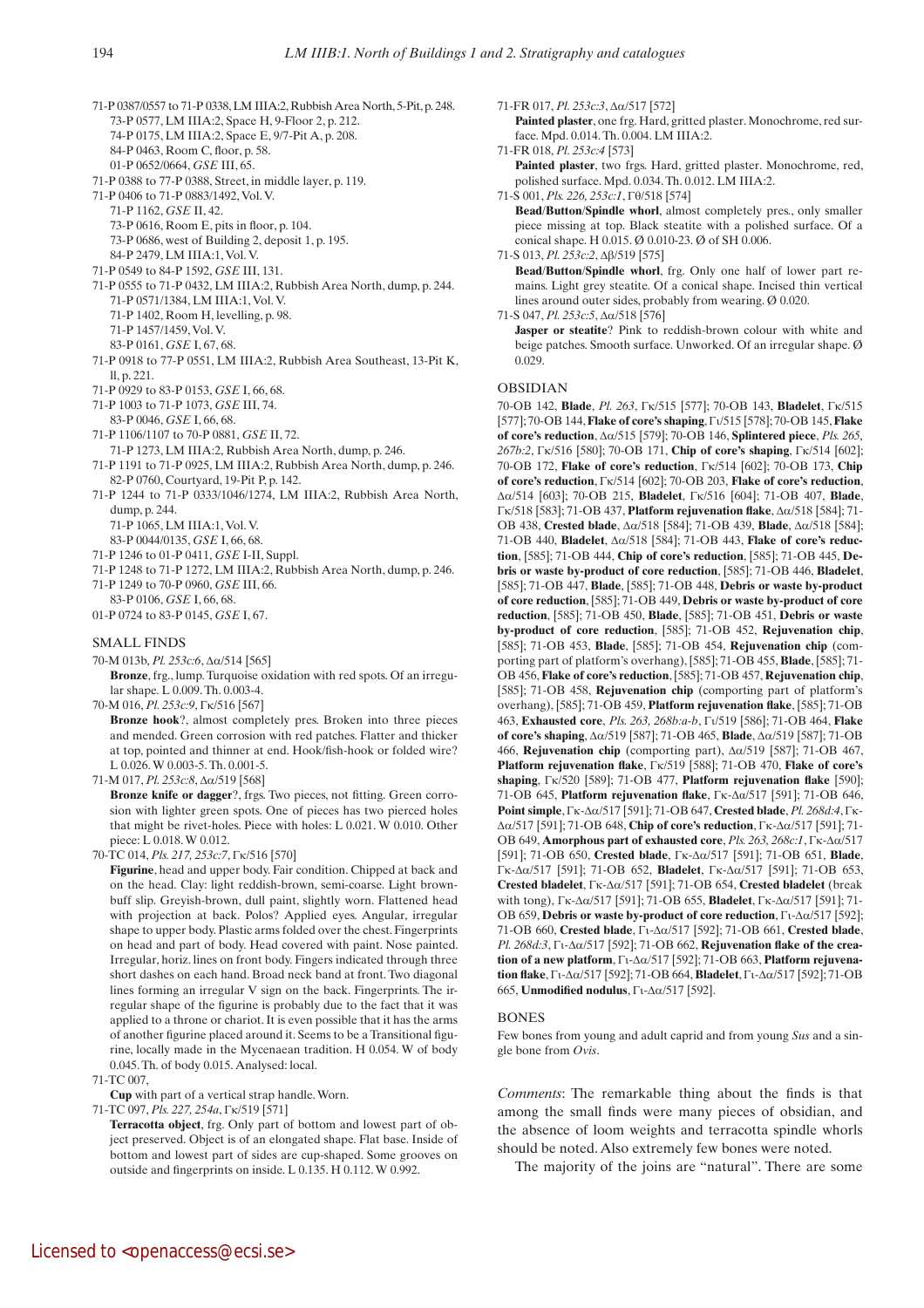joins to the southern part of the excavated area which is probably caused by a scatter of sherds in the LM IIIA:2/B:1 period and finally a few joins to the LM IIIB pits further east, probably with the same explanation as above. Furthermore, there are joins to the IIIB:2 rubbish area in the northern part.

# Lower layer

Below the above deposit a small layer was excavated within 514-517/714-717 with a brownish-red soil and with the bottom level at *c.* 9.80 where both MM and LM IIIA:2 layers were found. The deposit contained LM IIIA and earlier pottery. Shapes noted (1970): decorated cups and bowls, decorated and undecorated kylikes and a pithos rim.

#### **POTTERY**

#### 70-P 0062, outside j.

70-P 0138, *Pls. 108, 193f:4*

Pyxis, body frg. Clay: yellowish-light brown. Straight-sided vessel with beg. of shoulder. Ext. foliate framed by body bands, a row of S's and foliate scroll. Body Ø 0.18. Th. 0.005-6. LM IIIA:1/2.

70-P 0581, *Pl. 214e:18*

 **Pithos**, body frg. Porous fabric. Thick light brown-reddish-creamy slip. Two thick and narrow neighbouring rfbs with finger impressions imitating a rope (1E). Th. 0.012. W of rfb 0.018. MpL 0.100. Slightly sec. burnt on the ext. face. Perhaps the same vessel as 70-P 0492 (above, p. 188), 70-P 0806 (above, p. 188). EM-MM.

70-P 0582, *Pl. 193f:5*

 **Closed vessel**, body frg. Clay: yellowish-brown. Ext. a vertical band and two body bands. Th. 0.008-10. LM IIIA:2/B:1.

70-P 0584 (+70-P 0436; 83-P 0576), *Pl. 193f:1*

 **Storage jar**, body frgs. Clay: light brown. Ext. sponge pattern within irregular curved bands and wavy bands. Th. 0.008-12. LM IIIA:1.

70-P 0585, outside j. 70-P 0666, *Pl. 214e:19*

> **Pithos**, two body frgs. Sand-tempered fabric variant A. Whitishcreamy slip on both faces. Thick and broad horiz. rfb with regular impressions of overlapping tongues. Faint remains of dark trickle paint (2E). Th. 0.013-16. W of rfb 0.035-37. MpL 0.130. Very worn. One sherd joint. Late MM-LM I/II.

70-P 0688, *Pl. 193f:3*

 **Bowl**, shallow, base frg. Clay: light reddish-brown. Plain ware. Flat base. Base Ø 0.042. Th. 0.003-5. LM IIIA:2/B:1.

#### MM

70-P 0139, **Cup**; 70-P 0583, **Closed vessel**.

EM

70-P 0689, **Open vessel**.

### Outside joins

70-P 0062 to 71-P 0381, LM IIIA:2, Rubbish Area North, 5-Pit, p. 248. 71-P 0429, LM IIIA:2, Rubbish Area North, deposit B, p. 250.

70-P 0584 to 70-P 0436, *GSE* III, 61. 83-P 0576, *GSE* I, 66, 68.

70-P 0585 to 71-P 0568/0678, LM IIIA:1, Vol. V. 83-P 0132, *GSE* I, 66, 68.

#### SMALL FINDS

70-FR 008, *Pl. 254c*,  $\Gamma$ <sub>1</sub>/515 [605]

Painted plaster, one edge frg. Hard, gritted plaster. Monochrome, blue surface bordered by polished white. Mpd 0.024. Th. 0.006-13. LM IIIA:2.

## OBSIDIAN

70-OB 430, **Blade**,  $\Gamma\theta$ /516 [606]; 70-OB 431, Crested blade,  $\Gamma\theta$ /516 [606];

70-OB 433, **Flake of core's reduction**, Gk/514 [607]; 70-OB 447, **Blade**, Gi/516 [608]; 70-OB 451, **Crested blade**, *Pl. 268d:1*, Gq/516 [609]; 70-OB 452, **Blade**, Gq/516 [609]; 70-OB 453, **Flake of core's reduction**, Gq/516 [609]; 70-OB 454, **Flake of core's reduction**,  $\Gamma \theta$ /516 [609]; 70-OB 455,

**Notched** piece on blade (simple),  $\Gamma$ <sub>1</sub> 515 [610]; 70-OB 457, Crested **bladelet**,  $\Gamma$ K/515 [611]; 70-OB 471, **Flake** of core's reduction,  $\Gamma$ 1/514 [612]; 70-OB 499, **Flake of core's reduction**, Gi/516 [613]; 70-OB 500, Flake of core's shaping,  $\Gamma$ <sub>K</sub>/515 [614]; 70-OB 507, Rejuvenation chip,  $\Gamma$  $1/516$  [615]; 70-OB 508, (temporarily misplaced),  $\Gamma$  $1/516$  [615]; 70-OB 509, **Blade**, *Pl. 269a:7*,  $\Gamma$ *i*/516 [615].

*Comments*: Much of the obsidian is probably from the MM layers. It is possible that this lower layer may belong with the LM IIIA:2 dump instead (see below, p. 243).

# AREA 4. WEST OF BUILDING 2 *(Fig. 74, Pl. 73d)*

In the scarp between the trenches 5 and 10 (521-522/714-717) a large, deep deposit was excavated, Deposit 1 (*Pl. 22c:5*). This is probably the same as the neighbouring Deposit 2 found in Trench 10. Furthermore, a small deposit was found at the west corner of Building 2 called Deposit 3 and the fragment of a small isolated shallow pit within 520.3-521/723.5-724.

# Deposit 1 *(Fig. 74, Pls. 20c:13, 22c:5)*

This deposit was stratified immediately below a Venetian pit and was excavated in the area from 713.5 up to the Venetian water tank in 521-522/716 at levels from 10.98/10.34 to 10.00/9.91. The soil is described as light brown-yellowish, hard, and with a high content of charcoal pieces. The pottery is mainly LM IIIB, little LM IIIA and some earlier pieces. One basket also contained a few later sherds – perhaps from the Venetian pit. Nothing was weighed. Of shapes 1 decorated kylix, 1 undecorated jug, 55 conical cups, 2 rim fragments of pithoi, 14 legs from tripod cooking pots, 6 undecorated goblets, 21 feet from tripod storage jars and 6 footed cups were counted.

### **POTTERY**

- 73-P 0686, outside j.
- 73-P 0689, *Pl. 192e:9*

 **Closed vessel**, upper body frg. Clay: red. Ext. neck band, zigzag with irises and semicircles. Th. 0.004. LM IIIA:2.

73-P 0690, *Pl. 192e:7*

**Stirrup jar**, small, body frg. Clay: LW (discoloured light grey on int.). Ext. zigzag and loops framed by wavy bands. Th. 0.005. LM IIIB:1.

73-P 0691, *Pls. 99, 192e:2*

 **Krater**, rim frg. Clay: light brown. Slightly marked rim. Int. RB. Ext. RB, zigzag with hatched lozenges framed by two wavy bands. Rim Ø est. 0.18-19. Th. 0.004-5. LM IIIB:1.

73-P 0692, *Pl. 192e:1*

 **Cup**, rim frg. Clay: light red. Cream slip and red paint. Slightly marked rim. Int. monochrome. Ext. RB and foliate scroll. Th. 0.003. LM IIIB:1.

73-P 0693, *Pl. 192e:6*

 **Cup**, shallow, rim frg. Clay: light greyish-brown. Ledged rim. Int. RB and sponge pattern. Ext. RB, scale pattern with dots. Rim  $\emptyset$  est. 0.10. Th. 0.002. LM IIIA:2.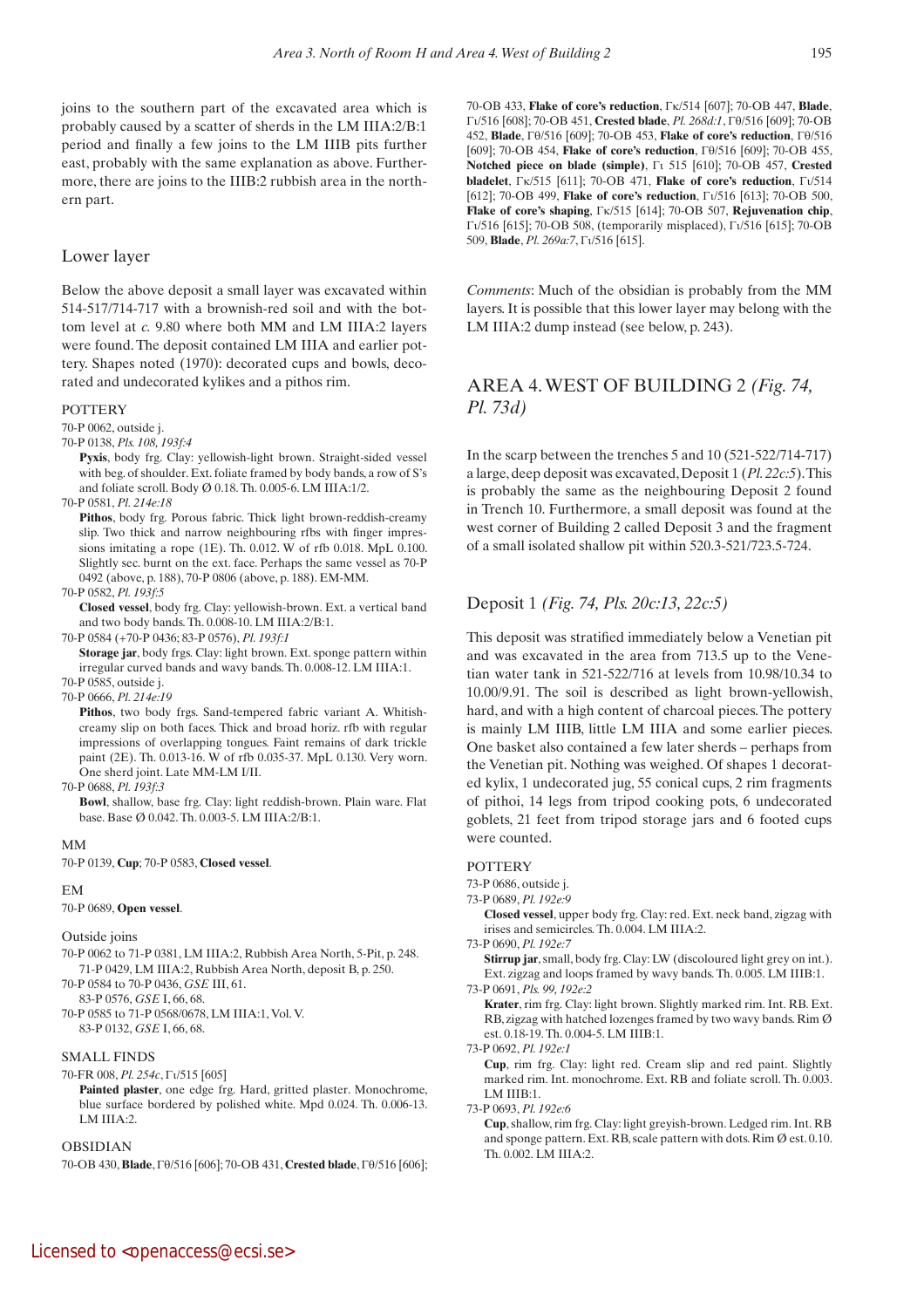73-P 0697, *Pl. 192e:3*

 **Cup**, rim frg. Clay: LW. Everted rim. Int. RB. Ext. RB and alternating arcs. Th. 0.003. LM IIIA:2/B:1.

73-P 0698 (+70-P 0924), *Pl. 192e:4*

 **Cup**, rim frg. Clay: LW. Everted rim. Int. RB. Ext. RB and alternating arcs. Rim Ø est. 0.15. Th. 0.003-4. LM IIIA:2/B:1.

73-P 0699, *Pl. 192e:5*

 **Cup**, rim frg. Clay: LW. Slightly marked rim. Int. RB. Ext. RB and foliate scroll. Rim Ø est. 0.12. Th. 0.003. LM IIIB:1.

73-P 0700, *Pl. 192e:12*

 **Kylix**, lower body/stem frg. Clay: light brown. Hollowed stem. Ext. thin and broad body bands. Stem Ø 0.028. LM IIIB:1.

73-P 0807, *Pl. 192e:15*

Lamp, rim/body frg. Clay: red. High, flaring rim, part of a roll handle attached below a pushed in rim. Rim Ø est. 0.12. Handle 0.018  $\times$ 0.023. Th. 0.005. LM IIIA:2/B:1.

73-P 0961, *Pls. 211, Pl. 215a:6*

Pithos, rim frg. Sand-tempered fabric variant A. Rather gritty. Very small rounded ovoid rim. Th. 0.014. W of rfb 0.26. MpL 0.090. Sec. burnt on the ext. face. Late MM-LM I/II

73-P 0962, *Pl. 215e:9*

Pithos, body frg. Gravel-tempered fabric. Very hard-fired, not very gritty. Rfb with double row of small finger impressions (1B). Th. 0.015. W of rfb >0.029. MpL 0.061. LM III.

73-P 0963, *Pl. 214d:20*

Pithos, body frg. Sand-tempered fabric variant A. Somewhat gritty. Rfb with vertical straight impressions (2D). Th. 0.017. W of rfb 0.030. MpL 0.068. Worn. Late MM-LM I/II.

73-P 0964, *Pl. 215d:7*

 **Pithos**, two body frgs. Gravel-tempered fabric. From large pithos to judge by thickness of wall. Horiz. rfb with finger impressions (1A). Th. 0.022-33. W of rfb 0.035. MpL 0.105. Burnt on the ext. face. LM III.

73-P 0987, *Pl. 216d:1*

 **Pithos**, body frg. Gravel-tempered fabric. Thick light slip on the ext. face. Thick horiz. rfb with very regular crescent-shaped impressions (2A). Probably the same pithos as 77-P 1736 (Vol. V); 84-P 2561 (Vol. V); 77-P 2114 (Vol. V); 77-P 2110 (*GSE* II, 118). LM III.

73-P 0988, *Pl. 214d:15*

 **Pithos**, base and handle frgs. Sand-tempered fabric variant A. Flat base. No swelling on the int. of wall from handle, which is oval in section (Pres. L 0.095; W 0.045). Th. 0.018-25. MpL 0.112. The two frgs. are very worn. Late MM-LM I/II.

73-P 1050, *Pl. 192e:13*

 **Kylix**, stem frg. Clay: light red with buff core, hard, fine. Solid stem, concave underneath base. Ext. monochrome. Stem Ø 0.024. Myc IMP. FS 264. LH IIIA/B:1.

73-P 1051, *Pl. 192e:10*

 **Closed vessel**, body frg. Clay: LW. Ext. lozenges? and loops. Th. 0.003. LM IIIB:1.

73-P 1052, *Pls. 111, 192e:14*

 **Incense burner**, base of container frg. Clay: red. Ext. monochrome base, a band on body. Base Ø est. 0.08. Th. 0.005-6. LM IIIA:2/B:1.

73-P 1053 (+70-P 0291; 71-P 0904; 73-P 1064), *Pls. 125, 192e:11*  **Cup**, rim/body/base frgs. Clay: buff, hard, fine. Everted to ledged rim, flat base. Int. monochrome. Ext. RB, a second band below, adder marks and double C's, four thin body bands, a base band with a thin band above. H est. 0.08. Rim Ø est. 0.13. Base Ø 0.038. Th. 0.003. KNO. LM IIIA:2.

73-P 1054 (+70-P 0534), *Pl. 192e:8*

 **Amphoroid krater**, rim/neck frg. Clay: LW. Everted rim, flat on top. Int. RB. Filled semicircles on top of rim. Ext. RB and two high wavy bands on neck. Rim Ø est. 0.33. W of rim 0.022. Th. 0.007. LM IIIB:1. 73-P 1055, outside j.

# LM I

73-P 0694, **Tripod cup**; 73-P 0695, **Conical cup**; 73-P 0773b, **Miniature cone**; 73-P 0808, **Open vessel**; 73-P 0834, **Open vessel**.

# MM

73-P 0801, **Cup**; 73-P 0802, **Open vessel**; 73-P 0803, **Cup**; 73-P 0804,

**Open vessel**; 73-P 0805, **Conical cup**; 73-P 0806, **Closed vessel**; 73-P 0809, **Closed vessel**; 73-P 0831, **Tripod jar**; 73-P 0832, **Cup**; 73-P 0833, **Jar**; 73-P 0835, **Plate**; 73-P 0836, **Cup**.

### Outside joins

73-P 0686 to 71-P 0406, north of Buildings 1 & 2, north of Room H, p. 192. 71-P 0883/1492, Vol. V.

71-P 1162, *GSE* II, 42.

73-P 0616, Room E, pits in floor, p. 104.

84-P 2479, LM IIIA:1, Vol. V.

73-P 0698 to 70-P 0924, *GSE* III, 61.

73-P 1053 to 70-P 0291, north of Buildings 1 & 2, north of Room H, p. 190. 71-P 0904, *GSE* II, 79.

73-P 1064, *GSE* I, 66, 67.

73-P 1054 to 70-P 0534, *GSE* II, 75.

73-P 1055 to 71-P 0920/1458, Vol. V. 71-P 1382, Vol. V. 77-P 0355, Vol. V. 77-P 1546, *GSE* I, 108. 83-P 0148, *GSE* I, 67, 68.

84-P 1173, LM IIIA:1, Vol. V.

SMALL FINDS

### 73-M 046, *Pl. 254b:2* [593]

 **Bronze**, frg. Dark green corrosion. Surface mixed with clay. Of an irregular shape. L 0.017. Th. 0.008.

73-FR 006, *Pl. 254b:4* [594]  **Unpainted plaster**, 20 frgs. Soft, almost pure plaster with traces of burning. Burnt clay lining adheres to the underside of some pieces. Mpd. 0.07. Th. 0.004-15. MM-LM I.

73-FR 008a, *Pl. 254b:1* [595]  **Unpainted plaster**, two frgs. Soft, almost pure plaster. Mpd. 0.031.

Th. 0.006-8. MM-LM I. 73-FR 008b, *Pl. 254b:1* [595]

 **Painted plaster**, one frg. Soft, almost pure plaster. Monochrome, blue surface. Mpd. 0.012. Th. 0.008. MM-LM I.

73-MISC 012, *Pls. 226, 254b:3* [596]

 **Pendant**/**Amulet**/**Bead**, completely pres., only slightly chipped at back part. Black steatite. Object imitates a shell. It is of a cupped shape and has a flat bottom. On upside are six incised grooves radiating from back to fore part. Traces of a SH indicates that it was used as a pendant, amulet, bead or the like. Ø 0.018. Th. 0.003-7.

# OBSIDIAN

73-OB 210, **Blade**, *Pl. 267c:5* [597]; 73-OB 211, **Bladelet**, *Pl. 269c:7* [597]; 73-OB 212, **Debris or waste by-product of the shaping of the nodule** [597]; 73-OB 232, **Debris or waste by-product of the shaping of the nodule** [598]; 73-OB 233, **Debris or waste by-product of core reduction** [598]; 73-OB 234, **Exhausted core**, *Pl. 268a:3* [598]; 73-OB 235, **Debris or waste by-product of core reduction** [598]; 73-OB 236, **Blade** [598]; 73-OB 237, **Rejuvenation chip** [598]; 73-OB 238, **Chip of core's reduction** [598].

*Comments*: The joins seem "natural", fitting to neighbouring areas.

# Deposit 2 *(Fig. 74, Pl. 73d*)

This deposit, situated below Rubbish Area North of the LM IIIB:2 period, covered most of Tr. 10 north of the Venetian pit, i.e. within the square 522-525/714-717 and it sealed LM IIIA:2 10-Pit 5 and deposit A (cf. below, pp. 248-249). It was excavated at levels 10.47 to 10.20 and had a red hard soil with many small stones. The deposit contained LM IIIA and LM IIIB pottery with few earlier pieces. Nothing was weighed. Shapes counted: 1 small stirrup jar, 2 undecorated kylikes, 16 conical cups, 9 legs from tripod cooking pots, 1 undecorated goblet, 5 legs from tripod storage jars and 1 footed cup.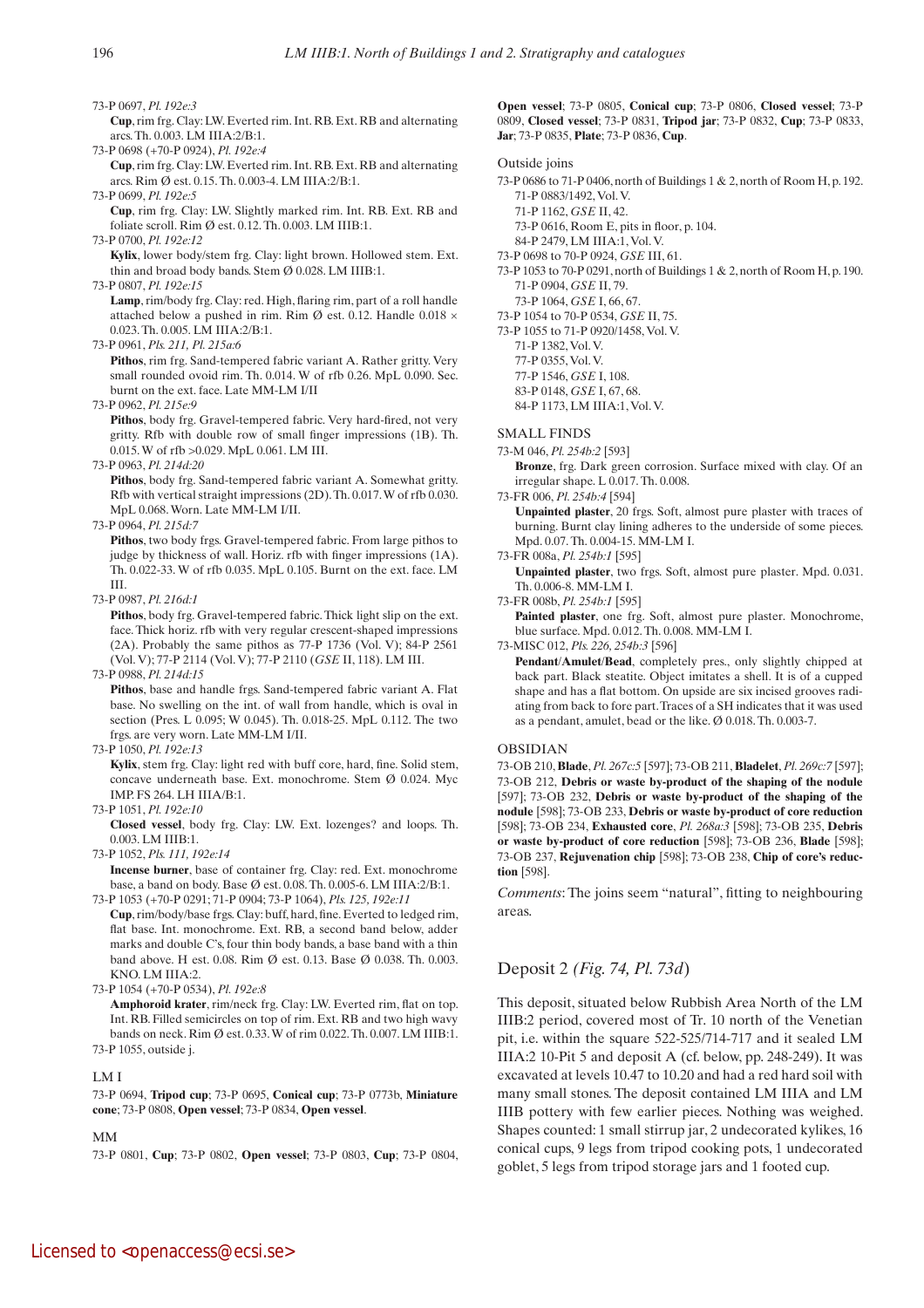73-P 0678, *Pl. 192f:3*

**Stirrup jar**, small, false neck/disc frg. Clay: cream. Ext. spiral on top of disc, band along edge, handle monochrome. Disc Ø 0.020. Handle  $0.007 \times 0.010$ . LM IIIB:1.

73-P 0679 (+84-P 1593), *Pl. 192f:6*

 **Stirrup jar**, medium-sized, spout/body frg. Clay: LW. Ext. RB, a band on mid-neck, neck band and two ending spirals on upper body. Spout Ø est 0.045. Th. 0.004-6. LM IIIB:1.

73-P 0680 (+73-P 0458), *Pl. 192f:2*

 **Cup**, body frgs. Clay: LW. Ext. dots within curved bands. Th. 0.003. LM IIIA:2/B:1.

73-P 0743, *Pls. 126, 192f:4* 

**Stemmed bowl**, rim/body frg. Clay: red to light brown hard, few small incl. Tall, everted lip, part of a horiz., roll handle. Int. RB and a broad band below. Ext. RB a band below, bivalve shells (FM 25), a broad and three thiner body bands, band on handle. Rim Ø est. 0.20. Handle 0.015. Th. 0.005-6. Myc IMP. FS 304. LH IIIA:2 late.

73-P 0744 (+70-P 1007; 71-P 0221), *Pls. 95, 192f:1*

 **Bowl**, rim/body frgs. Clay: light brownish-grey. Slightly marked rim. Int. RB. Ext. RB, panelled pattern: groups of five curved bands the last with a wavy border, three thin body bands between two broader. Rim Ø est. 0.16. Th. 0.004-5. Analysed: local. LM IIIB:1.

73-P 0745, *Pl. 192f:5*

 **Alabastron**, straight-sided, neck frg. Clay: reddish-brown with grey core. High neck. Int. monochrome. Ext. quirk between two broad bands.  $\emptyset$  est. 0.09 (on the middle). Th. 0.004-7. LM IIIB:1.

#### 73-P 0746, *Pl. 192f:7*

 **Kalathos**, base frg. Clay: light reddish-brown. Flat base. Int. bands around base. Ext. base band and four bands underneath base. Base Ø est. 0.12. Th. 0.007-9. LM IIIB:1.

73-P 0983, *Pl. 214e:3*

Pithos, body frg. Sand-tempered fabric variant A. Remains of reddish-brown slip on ext. Th. 0.020-22. W of rfb 0.140. Brushed on the ext. face. Late MM-LM I/II.

73-P 0984, *Pl. 215d:4*

Pithos, body frg. Gravel-tempered fabric. Rfb with finger impressions (1A). Th. 0.020. W of rfb 0.028. MpL 0.094. Sec. burnt on both faces. LM III.

73-P 0985, *Pl. 214e:9*

 **Pithos**, body frg. with part of the base. Sand-tempered fabric variant A. Thin brown slip int./ext. Raised base. Th. 0.019. MpL 0.130. Late MM-LM I/II.

73-P 0986, *Pl. 215e:8*

Pithos, body frg. Gravel-tempered fabric. Very hard-fired, and not very gritty. Wavy rfb with small finger impressions (1A). Th. 0.013. W of rfb 0.017. MpL 0.045. Sec. burnt on the ext. face. Probably the same as 71-P 0520 (*GSE* III, 68). LM III.

### LM I

# 73-P 0747, **Open vessel**?

Outside joins

73-P 0679 to 84-P 1593, *GSE* III, 131. 73-P 0680 to 73-P 0458, *GSE* III, 174. 73-P 0744 to 70-P 1007, *GSE* III, 56. 71-P 0221, *GSE* II, 77.

#### SMALL FINDS

73-S 162, Γι/523 [599]

**Flint**. Debris or waste by-product of core reduction. L 0.020. W 0.009. Th. 0.002.

# OBSIDIAN

73-OB 163, **Chip of core's reduction**, Γι/523 [599]; 73-OB 164, **Bladelet**, *Pl. 269c:8*, Γι/523 [599]; 73-OB 169, **Flake of core's reduction**, Gq/522 [600]; 73-OB 170, **Platform rejuvenation flake**, Γγ-ι/522 [601].

### **BONES**

Few bones from adult *Ovis*, young and adult *Ovis/Capra* and from young *Sus*.

#### **SHELLS**

1 *Murex* – large frg., unworn. 1 *Arca* – left, W 0.039, H 0.014, hinge W 0.0345, small. 1 *Glycymeris* – water-worn, W 0.022+, H 0.022, unholed. 1 *Pinna* – frg., 0.056 × 0.02.

# 10-Pit 4 *(Fig. 74*)

Stratified below the above deposit was an almost circular pit, within the square 523-524/715-716, which was excavated at levels 10.20 to 9.96/9.87. It contained a brown, slightly red, fat soil mixed with bones and stones. Mainly LM IIIB and a few earlier pieces. Nothing was weighed. Shapes counted: 2 undecorated kylikes, 17 conical cups 1 pithos rim, 2 legs from tripod cooking pots, 3 legs from tripod storage jars and 9 footed cups.

#### **POTTERY**

73-P 0514, *Pls. 93, 193a:3*

 **Footed cup**, two-handled, lower body/stem frg. Clay: light brown. Int. four thin and a broad band around base. Ext. monochrome foot, a band above. Stem 0.029. Th. 0.003-4. LM IIIB:1.

73-P 0515, *Pl. 193a:5*

**Stemmed bowl**, stem frg. Clay: light red with buff core, hard, fine. Ext. monochrome stem, two thin bands below. Stem Ø 0.036. Th. 0.010-13. Myc IMP. FS 304 or 305. LH IIIA:2/B:1.

73-P 0516, *Pl. 193a:4*

**Kylix**, stem frg. Clay: LW. Hollowed stem. Ext. even bands. Stem  $\emptyset$ 0.028 (not middle). LM IIIB:1.

73-P 0517, *Pl. 193a:6*

 **Stirrup jar**, globular, base frg. Clay: light red to buff, hard, fine. Ring base. Ext. base band and a band above. Base Ø est. 0.035. Th. 0.004-5. Myc IMP. FS 171/173. LH IIIB:1.

73-P 0518, *Pl. 193a:2*

 **Cup**, shallow, rim/body frg. Clay: light brown. Slightly marked rim, shallow bowl. Int. RB. Ext. RB and three body bands. Rim Ø est. 0.12. Th. 0.003-4. LM IIIA:2/B:1.

73-P 0519, *Pls. 109, 193a:7*

 **Tankard**, rim/body frg. Clay: light reddish-brown. Straight, rounded rim, a ridge on mid-body. Groups of bars and monochrome zones on top of rim. Ext. RB, two thin and a broad band below, a mid-body band. Rim Ø est. 0.15. Th. 0.003-5. Analysed: local. LM IIIB:1.

73-P 0520, *Pls. 94, 193a:1*

 **Bowl**, rim frgs. Clay: LW. Slightly marked rim. Int. RB. Ext. RB, lozenges with chevrons int. framed by wavy bands, a body band. Rim Ø est. 0.15. Th. 0.003-4. Analysed: local. LM IIIB:1.

73-P 0521 (+77-P 1599; 77-P 1966/1974), *Pls. 110, 193a:10*

 **Rhyton**, conical, body frgs. Clay: LW. Ext. octopus. Ø est. 0.09-0.08. Th. 0.010-14. Burnt. LM IIIB:1.

73-P 0533, *Pl. 193a:9*

 **Conical cup**, base/body frg. Clay: red. Base Ø 0.03. Th. 0.003. Burnt ext. Analysed: local. LM IIIA:2/B:1.

73-P 0534, *Pl. 193a:8*

 **Footed cup**, one-handled, lower body stem/foot frg. Clay: light brown. Plain ware. Stem Ø 0.027. Foot Ø 0.06. Th. 0.005. Late type. LM IIIB:1.

73-P 0765 (+84-P 0370), (Mus.no. 3804), *Pls. 91, 192g*

 **Cup**, restored. Clay: LW. Part of rim/body and the handle restored in gypsum. Slightly marked rim, deep bowl, flat base. Int. RB, filled circle at base and a band above. Ext. RB, alternating arcs, three body bands and a base band. A band around handle section. H 0.062. Rim Ø 0.12. Base Ø 0.044. Th. 0.004-5. Burnt. LM IIIB:1.

73-P 0895, *Pl. 214d:21*

 **Pithos**, seven body frgs. Sand-tempered fabric variant A. Horiz. rfb with somewhat irregular, open crescent-shaped impressions  $(2A)$ . Th. 0.019. W of rfb 0.030. MpL 0.300. Frgs. are joint. Int. face is brushed. Late MM-LM I/II.